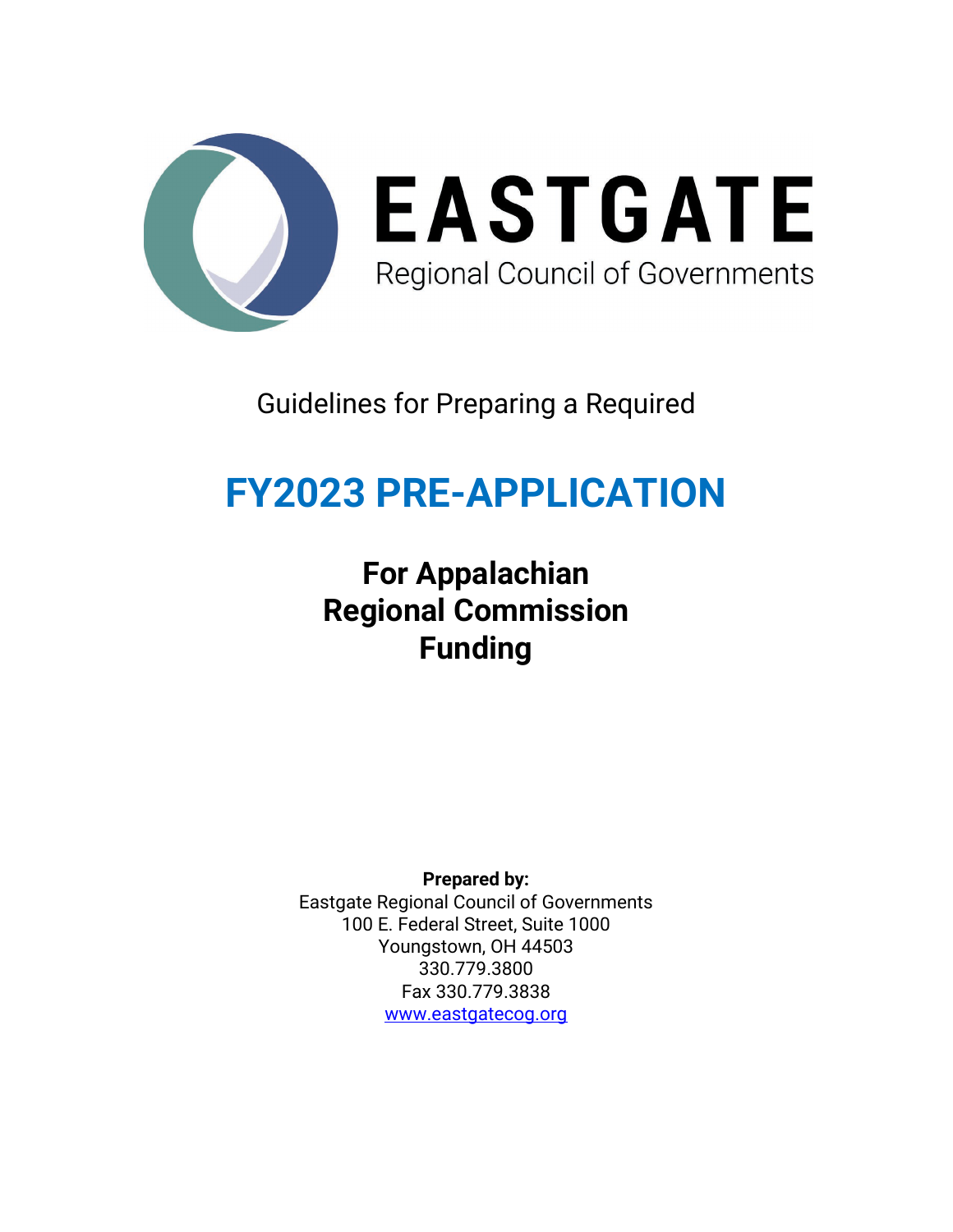### **Table of Contents**

|                                                                         | Page #    |
|-------------------------------------------------------------------------|-----------|
| <b>General Information</b>                                              | 3         |
| Introduction                                                            | 3         |
| Outline of Eligible Projects                                            | 3         |
| Eastgate 2022 Priorities                                                | 4         |
| <b>Rating Criteria Overview</b>                                         | 4         |
| <b>Match Requirements</b>                                               | 5         |
| Pre-Application Submittal & Deadline                                    | 5         |
| Pre-Application Required Grantee Workshop                               | 5         |
| <b>Assistance for Applicants</b>                                        | 5         |
| <b>Assembling the Pre-Application</b>                                   | 6         |
| <b>Completing the Pre-Application</b>                                   | 6         |
| STEP 1. ARC Project Proposal & Template                                 | 7         |
| <b>ARC Project Proposal Summary Instructions</b>                        | $8 - 11$  |
| <b>STEP 2. Required Attachments</b>                                     | 11        |
| Attachment A - Project Costs                                            | 11        |
| <b>Construction Projects</b>                                            | 11        |
| <b>Non-Construction Projects</b>                                        | 11        |
| <b>Budget for Operations Projects</b>                                   | 11        |
| Attachment B-Job Creation/Retention - Support Letter(s)                 | 11        |
| Attachment C-Matching Funds Commitment Letter(s)                        | 12        |
| Attachment D- ARC Memorandum of Understanding                           | 13        |
| Attachment E-Mandate/Non-Compliance/EPA/ODNR Letters                    | 13        |
| Attachment F-Project Timeline                                           | 13        |
| <b>EXHIBIT 1</b> $-$ ARC State Goals and Alignment with Ohio Strategies | $15 - 16$ |
| <b>Guide to ARC Project Performance Measures</b>                        | $17 - 21$ |
| Suggested Performance Measurements, ARC Federal Goals                   | $22 - 23$ |
| <b>EXHIBIT 2</b> - ARC Memorandum of Understanding                      | $25 - 26$ |
| <b>EXHIBIT 3 - Eastgate Scoring Criteria</b>                            |           |
| <b>ATTACHMENTS A – F – Index pages</b>                                  | $30 - 35$ |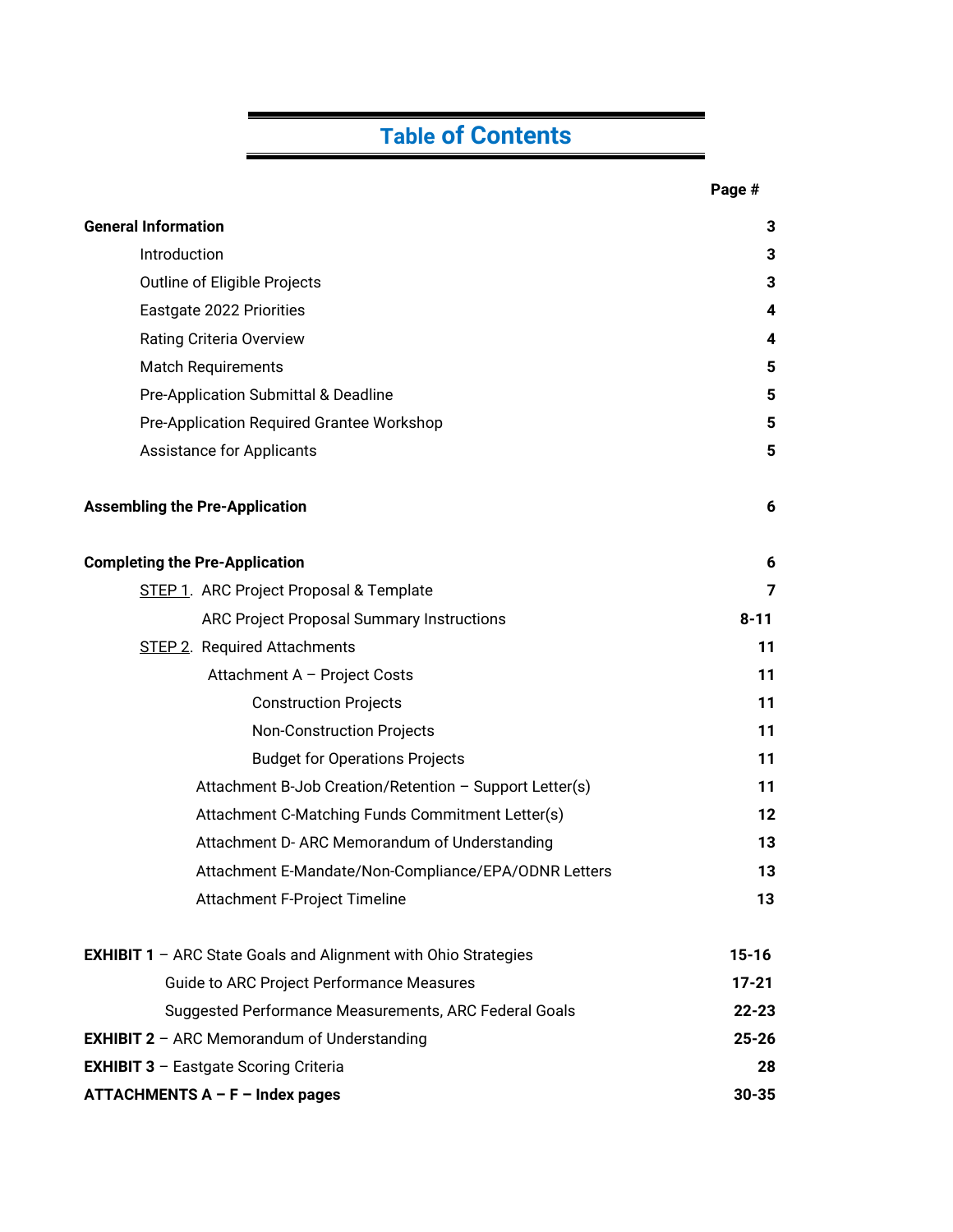#### **General Information**

#### **INTRODUCTION**

This guidelines booklet has been designed by the Eastgate Regional Council of Governments (Eastgate) staff to assist the applicant in completing a pre-application in consideration of the Appalachian Regional Commission (ARC) program funding. Please read through the booklet before you begin to fill out the project proposal summary form and include attachments. It is encouraged for the applicant to contact Eastgate to discuss their potential project.

#### **OUTLINE OF ELIGIBLE PROJECTS**

ARC is a regional economic development agency which partners with local, state and federal entities to provide resources to improve the lives of the people of Appalachia. Listed below are the five goals of ARC that are used as part of the strategic planning process to guide economic and community development in the Appalachian Region:

**Goal 1**: **Building Appalachian Businesses** - Strengthen and diversify the Region's economy through inclusive economic development strategies and investments in entrepreneurship and business development.

**Goal 2**: **Building Appalachia's Workforce Ecosystem** - Expand and strengthen community systems (education, healthcare, housing, childcare, and others) that help Appalachians obtain a job, stay on the job, and advance along a financially sustaining career pathway

**Goal 3: Building Appalachia's Infrastructure** - Ensure that the residents and businesses of Appalachia have access to reliable and affordable utilities and infrastructure in order to successfully live and work in the Region.

**Goal 4**: **Building Regional Culture and Tourism** - Strengthen Appalachia's community and economic development potential by preserving and investing in the Region's local, cultural heritage, and natural assets.

**Goal 5**: **Building Community Leaders and Capacity** - Invest in the capacity of local leaders, organizations, and communities to address local challenges by providing technical assistance and support to access resources, engage partners, identify strategies and tactics, and conduct effective planning and project execution.

In addition to the Federal ARC Investment Goals, each state annually prepares its own Strategy Statement to reflect regional strategies. Projects submitted for ARC funding consideration **must meet at least one of the Federal and State goals, which are outlined in EXHIBIT 1 beginning on page of 15 of this booklet.** Please refer to EXHIBIT-1 when completing your ARC Pre-Application.

To meet these goals, ARC provides funding for such projects as education and workforce training programs, highway construction, water and sewer system construction, infrastructure, broadband, small business start-ups and expansions, and increase access to affordable high-quality healthcare.

Broadband/technology Initiatives: Technology related projects considered for funding should be creating or expanding publicly available high speed, internet service to areas where such access is not available or adequate. Projects not eligible for funding include systems or databases that have a direct government application such as: acquisition of software or technology for a county courthouse; enhanced communication systems for public safety agencies.

Public Infrastructure Projects: Eligible public water and sewer projects must be addressing an Environmental Protection Agency (EPA) mandate or findings and orders, OR carry an economic development component (new job creation and private sector investment). **Infrastructure projects requiring a Permit-to-Install (PTI) must have PTI obtained before applying for ARC funding.**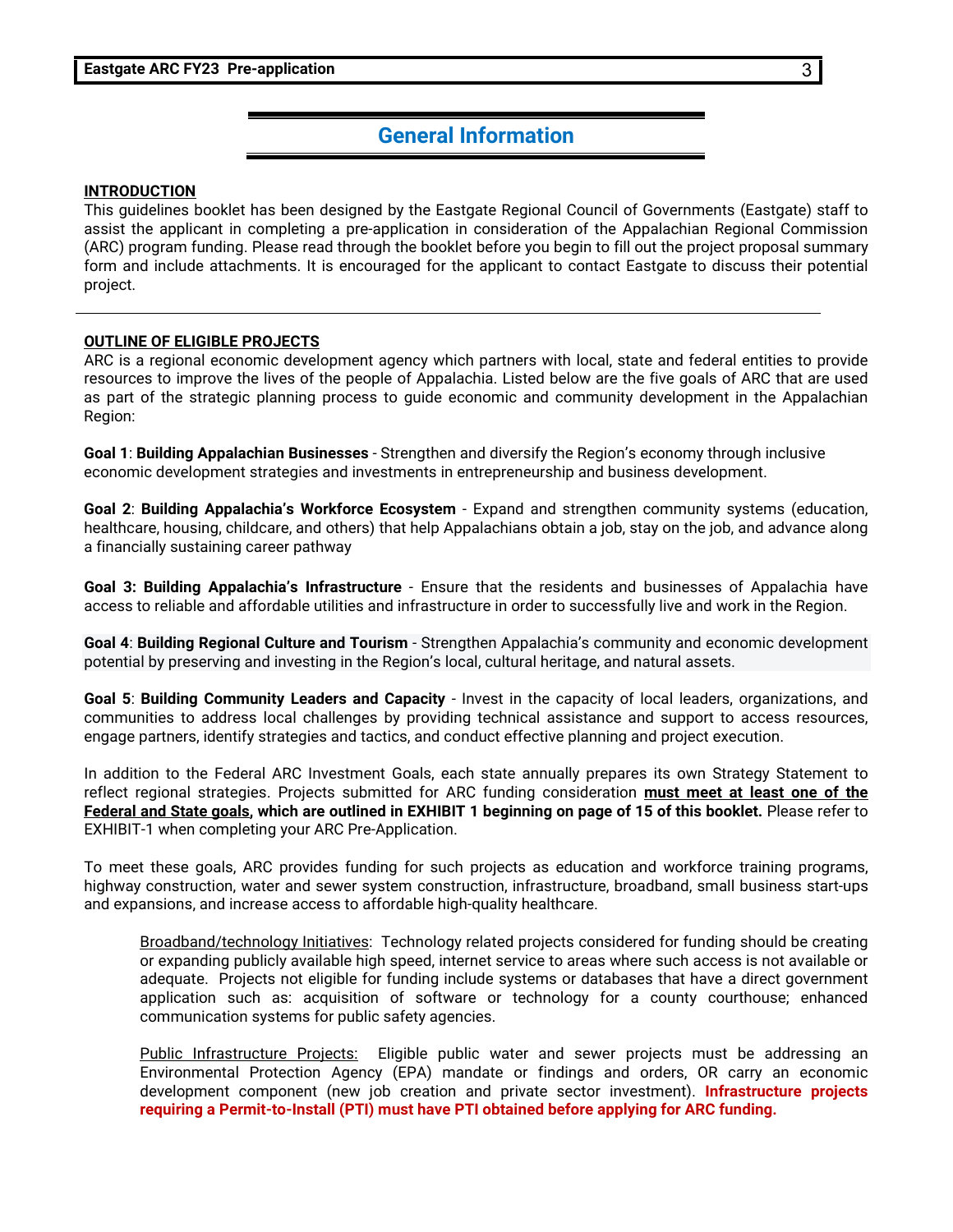Transportation Projects: Transportation related projects must include expansion or improved access to the Appalachian Development Highway System or construction of new access roads for private sector companies which create jobs and improve economic development

Access Roads: Funds from the Federal Highway Trust Fund targeted to better link the region's businesses, communities, and residents to the Appalachian Development Highway System and to other key parts of the region's transportation network. Any requests made for Access Road funds must comply with the Federal Highway Administration and the Ohio Department of Transportation (ODOT) program requirements. These funds must be administered by ODOT as the ARC Basic Agency.

#### **NON-ELIGIBLE PROJECTS:**

Non-eligible projects include traffic signals, road maintenance, parking lots, flood mitigation, and public safety related projects.

#### **EASTGATE FY2023 PRIORITIES**

The Eastgate Local Development District (LDD) project priorities are listed below. They are a reflection of the current ARC Federal and State goals.

- 1. Create and/or retain private sector jobs in the District
- 2. Extend or upgrade water or sewer service to residents of the District
- 3. Support workforce development in the recovery to work efforts of overcoming opioid addiction.
- 4. Provide job skills training/workforce development for residents of the District
- 5. Develop/improve infrastructure for residents of the District
- 6. Improve economic opportunity: Health services, infrastructure, access roads
- 7. Improve broadband access
- 8. Improve AHDS and access roads to decrease isolation and increase job creation
- 9. Strengthen economic development by leveraging natural and cultural assets
- 10. Foster leadership and community capacity

#### **Eligible Applicants**

- o Political subdivisions (county, city, village)
- o Educational institutions (school district and vocational school districts, colleges, and universities)
- o Public institutions (port authorities, libraries)
- o Non-profit Organizations (community improvement corporations, social service agencies)

#### **RATING CRITERIA**

ARC funding is a reimbursement grant to fill a gap of an unmet need once all other funding sources have been committed. Projects that have all matching funds committed at the time their pre-application is submitted to Eastgate will receive priority consideration for ARC funding. *Eastgate will only recommend projects for funding that have all matching funds committed.* The Eastgate rating criteria can be found on page 28 of this booklet. The annual allocation of ARC funding awarded to the Eastgate District as well as the project priority will determine how many projects can move to full application status. The scoring process is reviewed by the Eastgate scoring committee, Technical Advisory Committee (TAC), Citizens Advisory Board (CAB) and ultimately the General Policy Board (GPB). Eastgate will notify the applicants as to which projects are approved to complete a full application. Applicants must complete the required pre-application in order for a project to be move to a full application.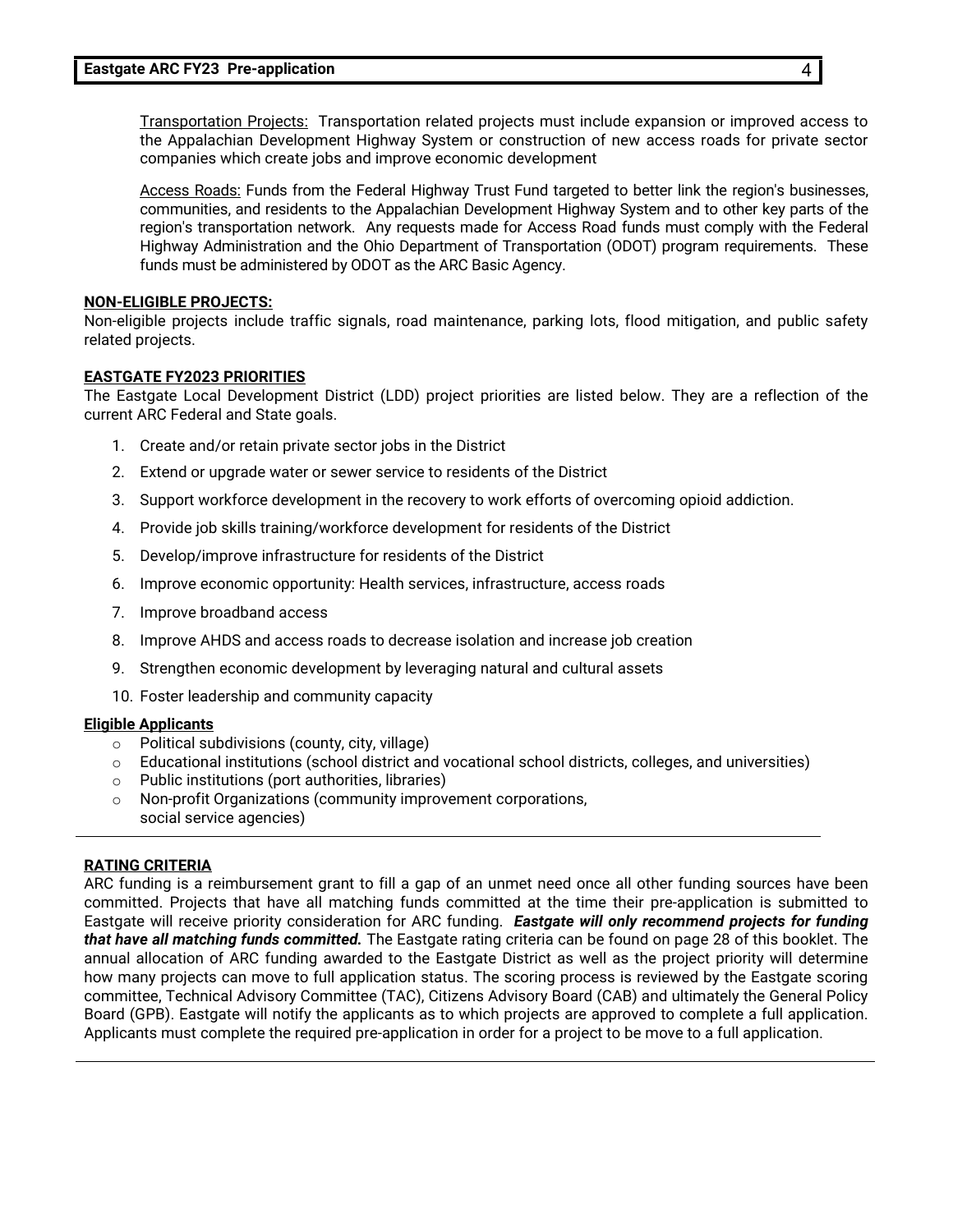#### **MATCH REQUIREMENTS**

Listed below are the grant match requirements as per the ARC Economic Status for each county in the Eastgate district. Applicants are encouraged to use multiple funding sources to partner with ARC funding. With the passage of the bi-partisan infrastructure bill and federal budget in FY2023, ARC funding is anticipated to be increased for the Ohio Appalachian region. Pending this increase in allocation for the Eastgate District is received, applicants may request up to \$500,000 in ARC funding for infrastructure projects with a total project cost of \$1Million and above. Infrastructure projects with a total project cost under \$1Million have a maximum request of \$250,000. Access Road projects may request up to \$500,000. Unless otherwise noted the maximum request for an ARC project is \$250,000. It should be noted that actual funding, if awarded, may be lower than the amount requested.

| ARC Economic Status and Grant Match Eligibility |                                |                                     |                                    |  |
|-------------------------------------------------|--------------------------------|-------------------------------------|------------------------------------|--|
| <b>Distressed Counties</b><br>80%               | <b>At-Risk Counties</b><br>70% | <b>Transitional Counties</b><br>50% | <b>Competitive Counties</b><br>30% |  |
|                                                 | Ashtabula                      | Mahoning                            |                                    |  |
|                                                 | Trumbull                       |                                     |                                    |  |

#### **PRE-APPLICATION SUBMITTAL AND DUE DATE**

Applicants are to electronically submit their ARC FY2023 Pre-application by emailing it to Kathy Zook at [kzook@eastgatecog.org](mailto:kzook@eastgatecog.org) on or before the *due date of 3pm on Monday, May 16, 2022.* A confirmation email will be sent to you to verify the application was received.

#### **Pre-Application Required Grantee Workshop**

Eastgate will hold its required ARC Pre-application workshop virtually this year instead of in person. The virtual workshop is required. *The required workshop will be held on Monday, April 18th, 2022 at 1:30 pm for all applicants submitting an ARC FY2023 Pre-application.* Applicants are to contact Kathy Zook at [kzook@eastgatcog.org](mailto:kzook@eastgatcog.org) to receive the invitation link to participate in the workshop. It is preferred the primary person responsible for writing the grant from your agency is the person who attends this workshop to represent your organization. If this person is unavailable to attend the workshop on the 13th, contact Ms. Zook to schedule an individual session.

#### **ASSISTANCE FOR APPLICANTS**

The Eastgate ARC pre-application program is a competitive process. Applicants are encouraged to meet with Eastgate staff for technical assistance to develop their projects. Applicants may request Eastgate staff to review their proposal for feedback at any time during the grant process up to the application due date. Please contact Kathy Zook prior to beginning your pre-application or at any point during the application process to discuss program criteria and project eligibility: 234.254.1518 (Direct line), or email at [kzook@eastgatecog.org.](mailto:kzook@eastgatecog.org) The annual allocation of ARC funding awarded to the Eastgate District as well as the project priority will determine how many projects can move to full application status. The scoring process is reviewed by the Eastgate scoring committee, Technical Advisory Committee (TAC), Citizens Advisory Board (CAB) and ultimately the General Policy Board (GPB).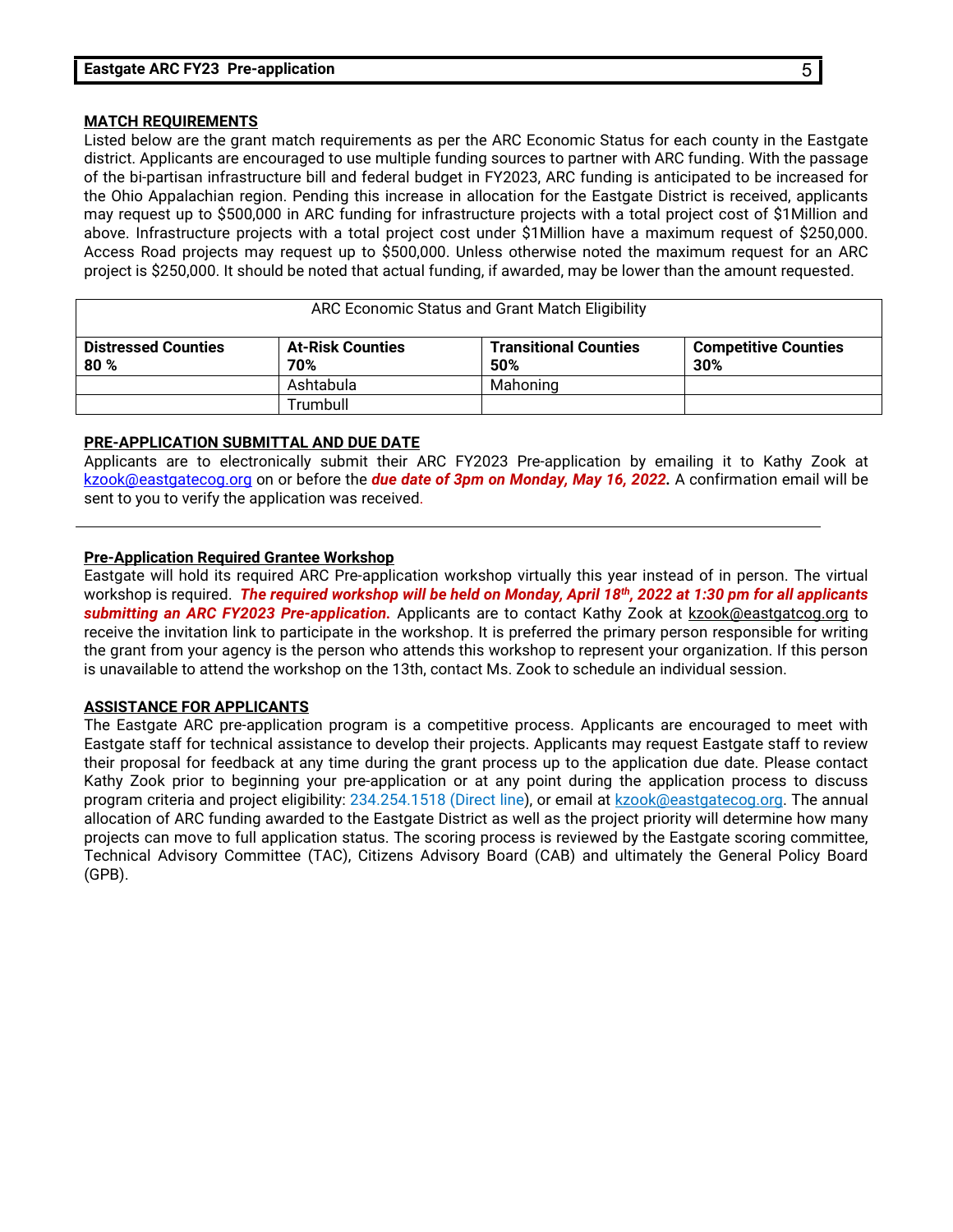#### **Assembling the Pre-Application**

Applicants are required to assemble their pre-application in a typewritten format (no smaller than #10 size font) in the order listed below. Applications are to be submitted using 8 ½ x 11 paper (no legal size pages). Number all pages of your pre-application. The applicant is responsible for providing the required information listed in the ARC pre-application. Attachments A-F of the pre-application are to be separated by the Index Pages provided in this packet. The Index Pages can be found on pages 30-35 of this booklet. Pre-applications are to be arranged in the order listed below using the Index Pages provided to separate each section. Pre-applications not submitted in the proper format and order will be returned for correction:

| <b>Front of Pre-Application</b> | <b>Completed ARC Project Proposal Summary (2-page maximum)</b>                                                                                                                                                                     |
|---------------------------------|------------------------------------------------------------------------------------------------------------------------------------------------------------------------------------------------------------------------------------|
| <b>ATTACHMENT A</b>             | If Construction Project:<br>Cost Certification(s) (certified by a Professional Engineer)<br><b>If Non-Construction Project:</b><br>Itemized Price List of Equipment and/or Administrative Budget for<br><b>Operations Projects</b> |
| <b>ATTACHMENT B</b>             | Project Support Letters - Job Creation/Retention                                                                                                                                                                                   |
| <b>ATTACHMENT C</b>             | <b>Local Match Commitment Letter(s)</b><br>Other Agency/Funding Source Match Commitment Letter(s)                                                                                                                                  |
| <b>ATTACHMENT D</b>             | <b>Memorandum of Understanding</b>                                                                                                                                                                                                 |
| <b>ATTACHMENT E</b>             | Mandate(s)/Non-compliance Letter(s)/OEPA,ODNR, etc.                                                                                                                                                                                |
| <b>ATTACHMENT F</b>             | <b>Project Timeline (Start and end dates)</b>                                                                                                                                                                                      |

### **Completing the Pre-Application**

#### **STEP 1.ARC PROJECT PROPOSAL SUMMARY**

All pre-applications submitted to Eastgate must include a completed ARC Project Proposal Summary. *Applicants are to complete the attached interactive ARC Project Proposal Summary found on page seven of this booklet.* Please note the Project Proposal Summary has a two-page maximum length. Instructions for completing the interactive format can be found on pages 8-11.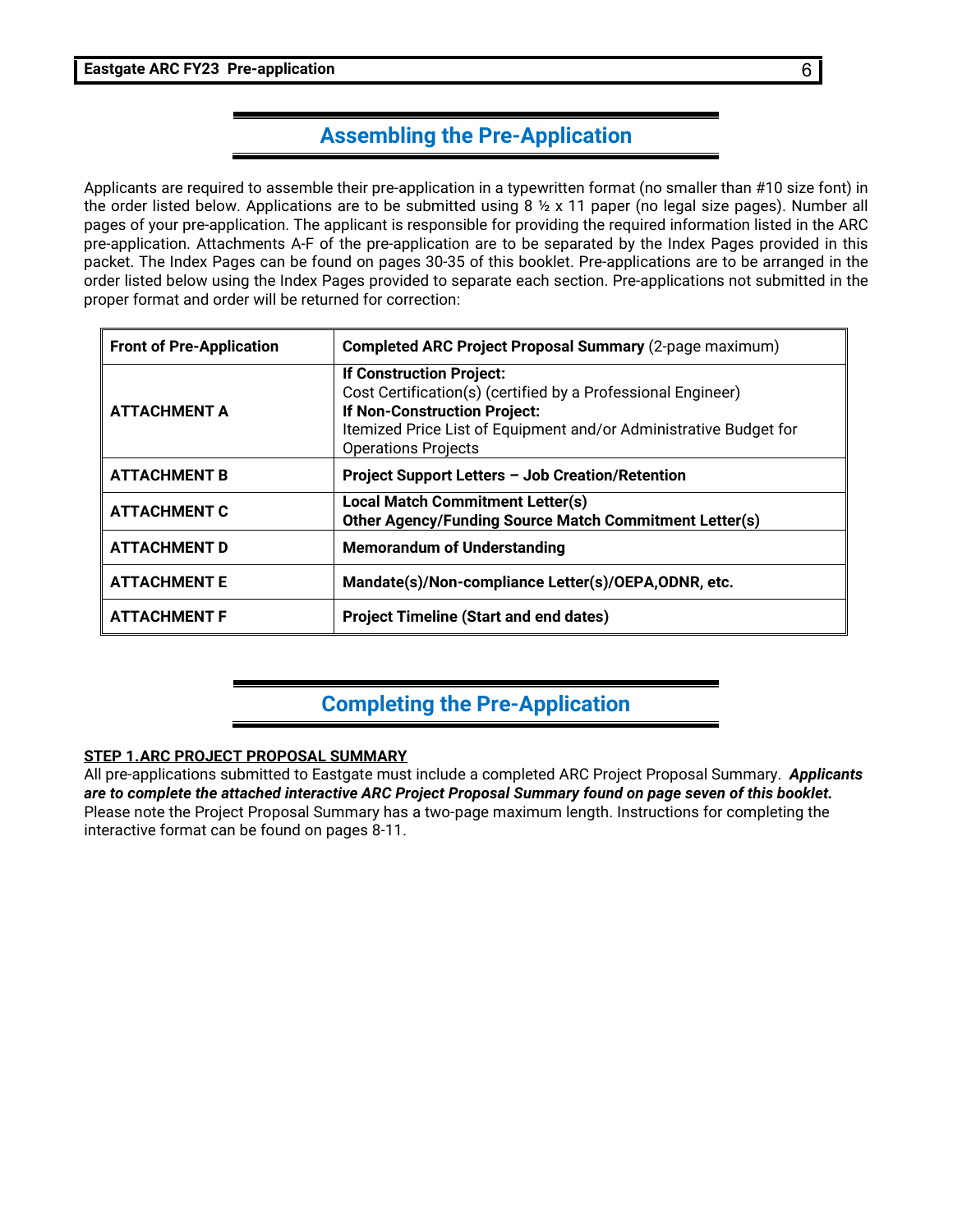#### **EASTGATE** PROJECT PROPOSAL SUMMARY *ARC PRE-APPLICATION* **FY23**

#### 2-Page maximum length.

| <b>Date Prepared:</b>                              |        |            |                 |                        |
|----------------------------------------------------|--------|------------|-----------------|------------------------|
| 1. Project Title:                                  |        |            |                 |                        |
| 2. Project Grantee:                                |        |            |                 |                        |
| 3. Contact Person:                                 |        |            |                 |                        |
| (include name, title, address,<br>e-mail & phone)  |        |            |                 |                        |
| 4. County(ies) & Designation:                      |        |            |                 |                        |
| 5. Basic Agency:                                   |        |            |                 |                        |
| 6a. GOA State Goal/Strategy:                       |        |            |                 |                        |
| (Copy/paste complete goal,<br>objective, strategy) |        |            |                 |                        |
| 6b. ARC Fed Goal/Strategy:                         |        |            |                 |                        |
| (Copy/paste complete goal,<br>objective, strategy) |        |            |                 |                        |
| 7. Purpose:                                        |        |            |                 |                        |
| 8. Funding/Budget:                                 |        | Percentage |                 |                        |
| Source                                             | Amount | of Total   | Program/Funding | <b>Status of Funds</b> |
| <b>ARC</b>                                         |        |            |                 |                        |
| Federal                                            |        |            |                 |                        |
| <b>State</b>                                       |        |            |                 |                        |
| Local                                              |        |            |                 |                        |
| <b>Private</b>                                     |        |            |                 |                        |
| <b>Total</b>                                       |        |            |                 |                        |
| 9. Project Description:                            |        |            |                 |                        |
| 10. Strategic Rationale:                           |        |            |                 |                        |
| 11. Collaborative Partners:                        |        |            |                 |                        |
| 12. Performance<br><b>Measurement:</b><br>Output   |        |            |                 |                        |
| Outcome:                                           |        |            |                 |                        |
| 13. Leveraged Private<br>Investment:               |        |            |                 |                        |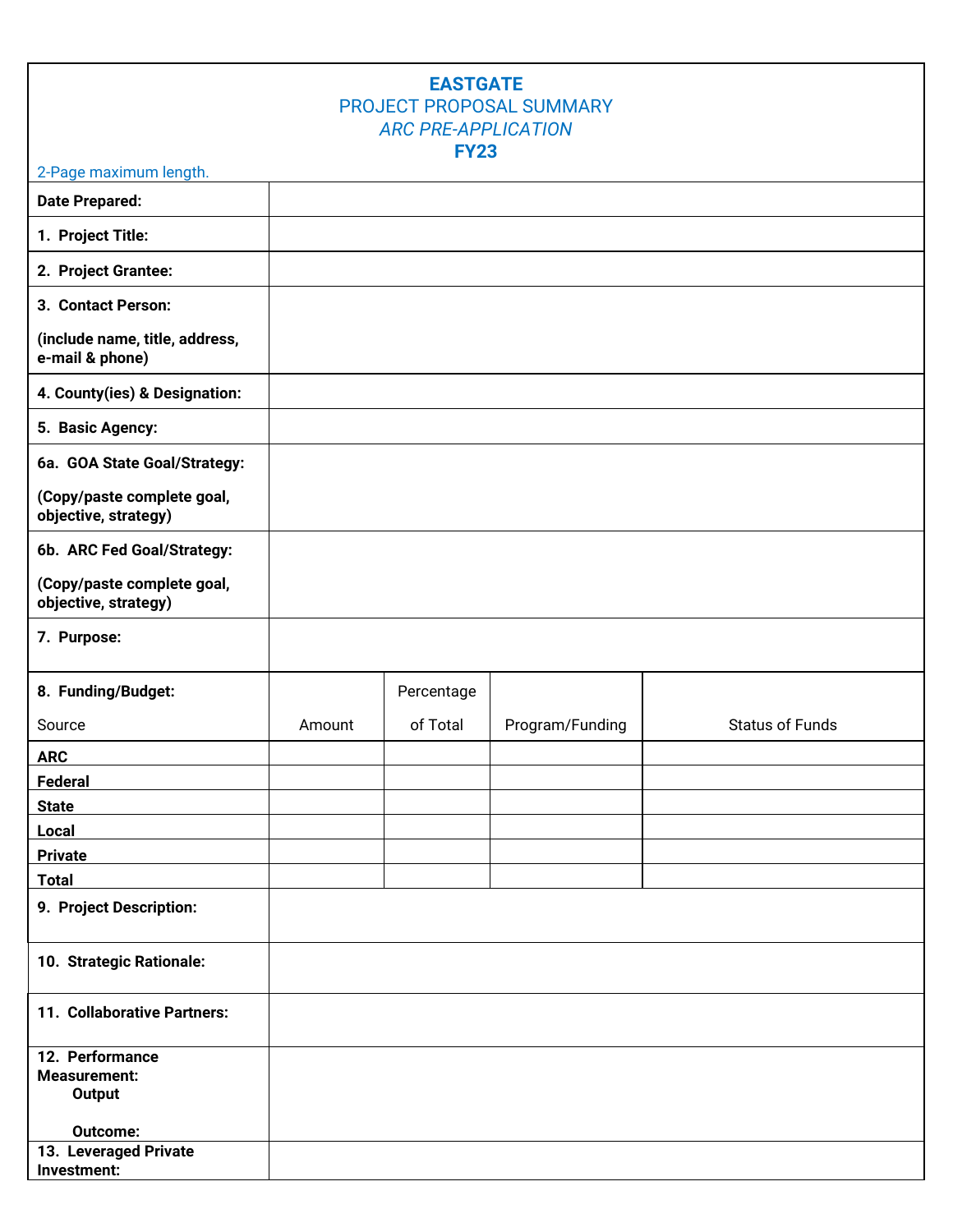#### **ARC PROPOSAL SUMMARY INSTRUCTIONS**

(2-page maximum)

*NOTE: This is an instructional template only. Please use it as a guide to complete your Project Proposal. Applicants are required to use the interactive Project Proposal form on page 7 of this booklet. The ARC Project Proposal Summary has a two page maximum with no smaller than a number 10 font.*

- **1. Project Title:** State a clear concise project name identifying the exact nature of the project.
- **2. Project Grantee:** Legal name of applicant to receive the ARC grant funds.
- **3. Contact Person:** This would be the first point of contact to address questions about the project. List the person who is most knowledgeable about the project. Provide a title, address, email address, fax, and telephone number.
- **4. County(ies) & Designation:** List each county in the service area of the project. Include the ARC Economic Status for each county noted on page 5.
	- Ashtabula At Risk
	- Mahoning Transitional
	- Trumbull At Risk
- **5. Basic Agency: For construction projects only** – If your project involves construction, a basic agency is required in order to secure ARC funds. ARC has no administrative capacity to process construction projects. With construction projects another federal agency must agree to administer the ARC funds. Typically a federal agency must have funds in the project before they are willing to act as a Basic Agency. Federal agencies that are eligible to serve as the Basic Agency to administer ARC funds are:
	- Rural Development (RD),
	- Community Development Block Grant (CDBG through the Ohio Department of Development,
	- Economic Development Administration (EDA),
	- Ohio Environmental Protection Agency (EPA)
	- Ohio Department of Higher Education (for education projects).
	- ODOT ARC Access Road only.
	- Governor's Office of Appalachia (GOA)

ARC dollars "turn into" the administering basic agency's dollars. That means the specific agency's rules apply. For example, if you choose CDBG as your basic agency, the project will need to benefit over 51% low-moderate income (LMI) population.

At the pre-application stage you are not required to have a commitment from one of the qualifying basic agencies shown above to administer your project. However, it is encouraged to discuss your project with the qualifying basic agency you plan to choose. It is the responsibility of the applicant to secure a basic agency in all ARC full construction applications.

**6a. GOA State Goal/Strategy:** See "ARC State Goals and Alignment with Ohio Strategies" on pages 15-16. Choose only one goal and one objective. **Copy the ARC State Goal/Ohio Strategy and paste as your answer.** If your project fits more than one goal or strategy, pick the one that best fits your project.

See "ARC Federal Investment Goals and Action Objectives" on pages 22-23. Choose only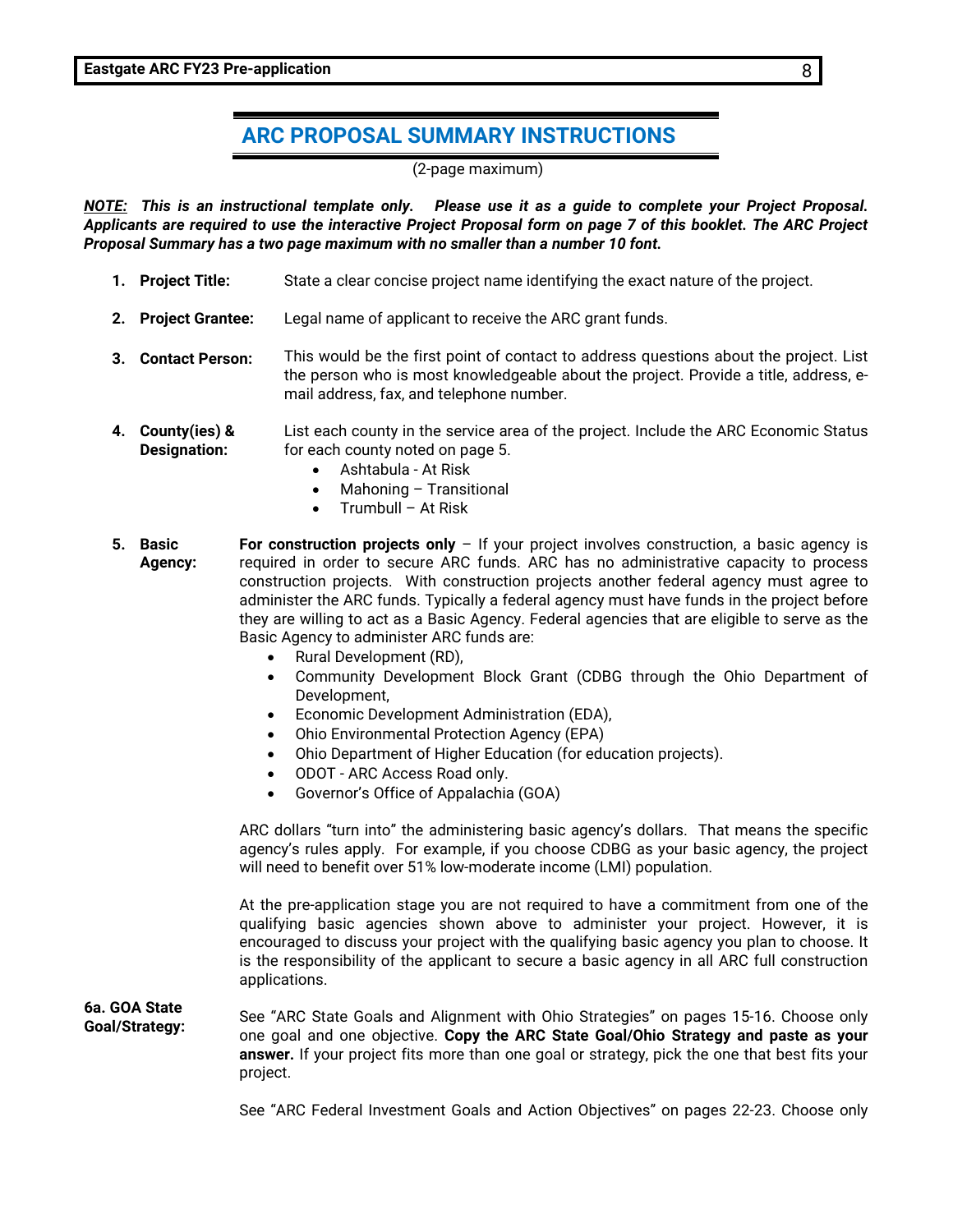- **6b. ARC Federal Goal/Objective:** one goal and one objective. **Copy the Federal Investment Goal/Action Objective and paste as your answer.** If your project fits more than one goal or strategy, pick the one that best fits your project.
- **7. Project Purpose:** 1 2 sentence maximum

The purpose statement is to include the primary need for the project. Your answer should reflect why you selected the ARC goal and objective/strategy in 6a/6b. *Example below:*

- This project will enhance public infrastructure with the construction of a 6,000 linear feet water line replacement in Austinburg and Harpersfield Township. The project will promote economic development through improvements to build and enhance basic public infrastructure with the construction of the waterline extension spanning 2-townships serving 30 residences, 1-business, with and anticipated 45 jobs retained, and 10 jobs created.
- **8. Funding/Budget:** Identify each funding source involved in the project (ARC, Federal, State, Local, 8. Funding) list the deliver argument of frame and counter as well as the and/or Private). List the dollar amount requested from each source as well as the percentage each funding source represents.
	- Round ARC grant request to nearest 100<sup>th</sup>
	- With the passage of the bi-partisan infrastructure bill and federal budget in FY2023, ARC funding is anticipated to be increased for the Ohio Appalachian region. Applicants may request up to \$500,000 in ARC funding for infrastructure projects with a total project cost of \$1Million and above. Infrastructure projects with a total project cost under \$1Million have a maximum request of \$250,000.
	- It should be noted that actual funding, if awarded, may be lower than the amount requested.
	- Maximum ARC grant request:
		- $\circ$  \$250,000
		- $\circ$  \$250,000 Infrastructure only projects with total project cost under \$1Million
		- $\circ$  \$500,000 Infrastructure only projects with total project cost \$1Million and over
		- $\circ$  \$500,000 Access Road projects
	- Applicants must identify all funds they intend to use for the project. Include the program and/or agency providing matching funds in your project. Such as: Community Development Block Grant (CDBG), Ohio Public Works Commission (OPWC), Local, Private.
	- Provide a commitment letter from each funding source listed in your preapplication verifying the amount of the contribution. Place commitment letters in Attachment C.
	- **Once funding sources are identified and approved, the applicant is not permitted to change a funding source on their ARC application without the approval of Eastgate.**

In the "Status of Funds" column, please state whether funds are:

- Committed
- Applied (Include date submitted or anticipated date for filing application)
- **Supporting documentation is required for each funding source.**

The ARC Access Road Program is a separate pool of money available through the Federal Highway Trust Fund. Ohio anticipates receiving \$1 million annually for such projects. Access Road projects may receive up to 100% of the total project cost not to exceed \$500,000. In Access Road ARC projects only ODOT is eligible to be the Basic Agency.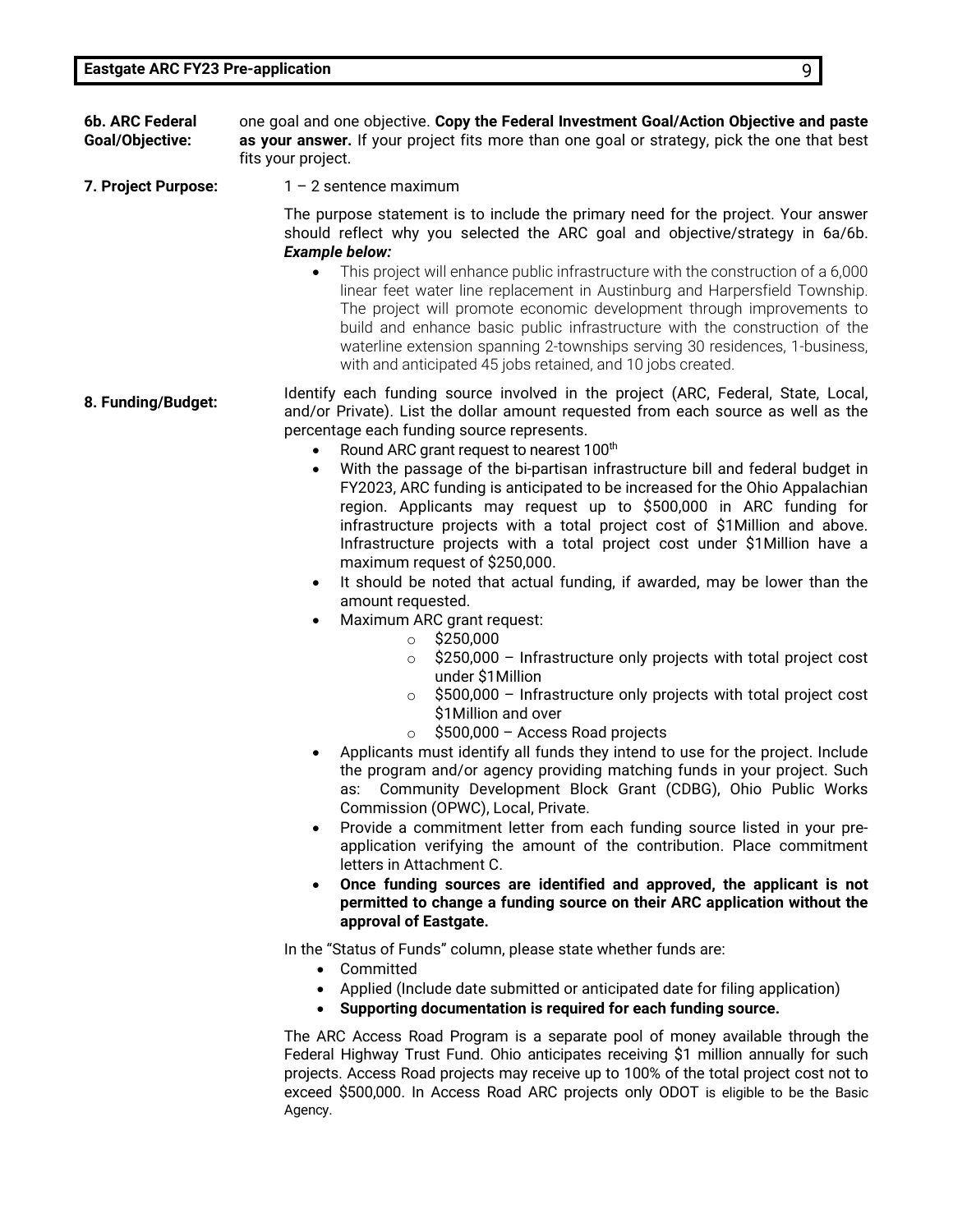| <b>SAMPLE BUDGET:</b> |  |  |
|-----------------------|--|--|
|-----------------------|--|--|

| <b>Source</b>                                                      | Amount                                                           | $%$ of<br>Total                                     | <b>Program/Funding Agency</b>                                                                                                                                      | <b>Status of Funds</b>                                                       |
|--------------------------------------------------------------------|------------------------------------------------------------------|-----------------------------------------------------|--------------------------------------------------------------------------------------------------------------------------------------------------------------------|------------------------------------------------------------------------------|
| <b>ARC</b><br>Federal<br>State<br>Local<br>Private<br><b>TOTAL</b> | \$200,000<br>200.000<br>100,000<br>50.000<br>10,000<br>\$560,000 | 36%<br>36%<br>18%<br>9%<br><u>1%</u><br><u>100%</u> | ARC (Round request to nearest 100th)<br><b>USDA RD Grant</b><br><b>CDBG</b><br>(RD loan = \$40,000; grantee \$10,000)<br>(Foundation grant; business contribution) | This application<br>Committed<br>Applied 3-15-2022<br>Committed<br>Committed |

| 9. Project Description:                | Maximum 3-4 paragraphs (describe who, what, where, when)                                                                                                                                                                                                                                                                                                                                                                                                                                                                                                                                                                                                                                                                                                                                                                                                           |
|----------------------------------------|--------------------------------------------------------------------------------------------------------------------------------------------------------------------------------------------------------------------------------------------------------------------------------------------------------------------------------------------------------------------------------------------------------------------------------------------------------------------------------------------------------------------------------------------------------------------------------------------------------------------------------------------------------------------------------------------------------------------------------------------------------------------------------------------------------------------------------------------------------------------|
|                                        | In the first sentence of your answer state exactly what the project is and<br>$\bullet$<br>where it will be located.<br>State who will own the project and what type of entity they are such as $-$<br>$\bullet$<br>public, non-profit, port authority etc.<br>Include such items as linear feet, size, gallon, individuals served.<br>$\bullet$<br>Include a project timeline a start/end dates. Grant period should be at<br>$\bullet$<br>least 12 months from beginning to end. Your answer must match<br>Attachment F: Project Timeline found on page 13.<br>The description should summarize and justify the project.<br>$\bullet$<br>Include information regarding how the project will improve existing<br>$\bullet$<br>conditions, include major activities to be conducted under the grant<br>proposal<br>Show local support for the project<br>$\bullet$ |
| 10. Strategic Rationale:               | 1 short paragraph maximum                                                                                                                                                                                                                                                                                                                                                                                                                                                                                                                                                                                                                                                                                                                                                                                                                                          |
|                                        | Problems and/or issues that project will alleviate<br>$\bullet$<br>Why must the project be done<br>٠<br>Local, regional and/or state need for the project                                                                                                                                                                                                                                                                                                                                                                                                                                                                                                                                                                                                                                                                                                          |
| 11. Collaborative<br><b>Partners:</b>  | 1 short paragraph maximum<br>Identify local, regional, and/or state partnerships that support the project. Provide<br>local letters of support for the project. Insert copies of support letters in Attachment<br>B. Letters of support from Federal legislators are not required for the pre-<br>application. If your project is selected to move to a full application, then letters of<br>support would be beneficial.                                                                                                                                                                                                                                                                                                                                                                                                                                          |
| 12. Performance                        | .Answers in this section must be in bulleted format only, no sentences.                                                                                                                                                                                                                                                                                                                                                                                                                                                                                                                                                                                                                                                                                                                                                                                            |
| <b>Measurement:</b><br><b>OUTPUTS:</b> | See Exhibit-1 "Guide to ARC Project Performance Measures" on pages 17-21 to<br>determine how to identify quantifiable Outputs and Outcomes.<br>. Answers in this section must be in bulleted format only, no sentences.                                                                                                                                                                                                                                                                                                                                                                                                                                                                                                                                                                                                                                            |
| <b>OUTCOMES:</b>                       | See Exhibit-1 "Guide to ARC Project Performance Measures" on pages 17-21 to<br>determine how to identify quantifiable Outputs and Outcomes                                                                                                                                                                                                                                                                                                                                                                                                                                                                                                                                                                                                                                                                                                                         |
|                                        | . Answers in this section must be in bulleted format only, no sentences.<br><b>Example: Sanitary Sewer Improvement</b><br>Output<br>Outcome<br>• 9,500 LF sanitary sewer improvements<br>•1 LMI improved<br>· 83 Households improved<br>· 1 LMI served<br>· 83 Households served<br>· 3 Businesses improved                                                                                                                                                                                                                                                                                                                                                                                                                                                                                                                                                        |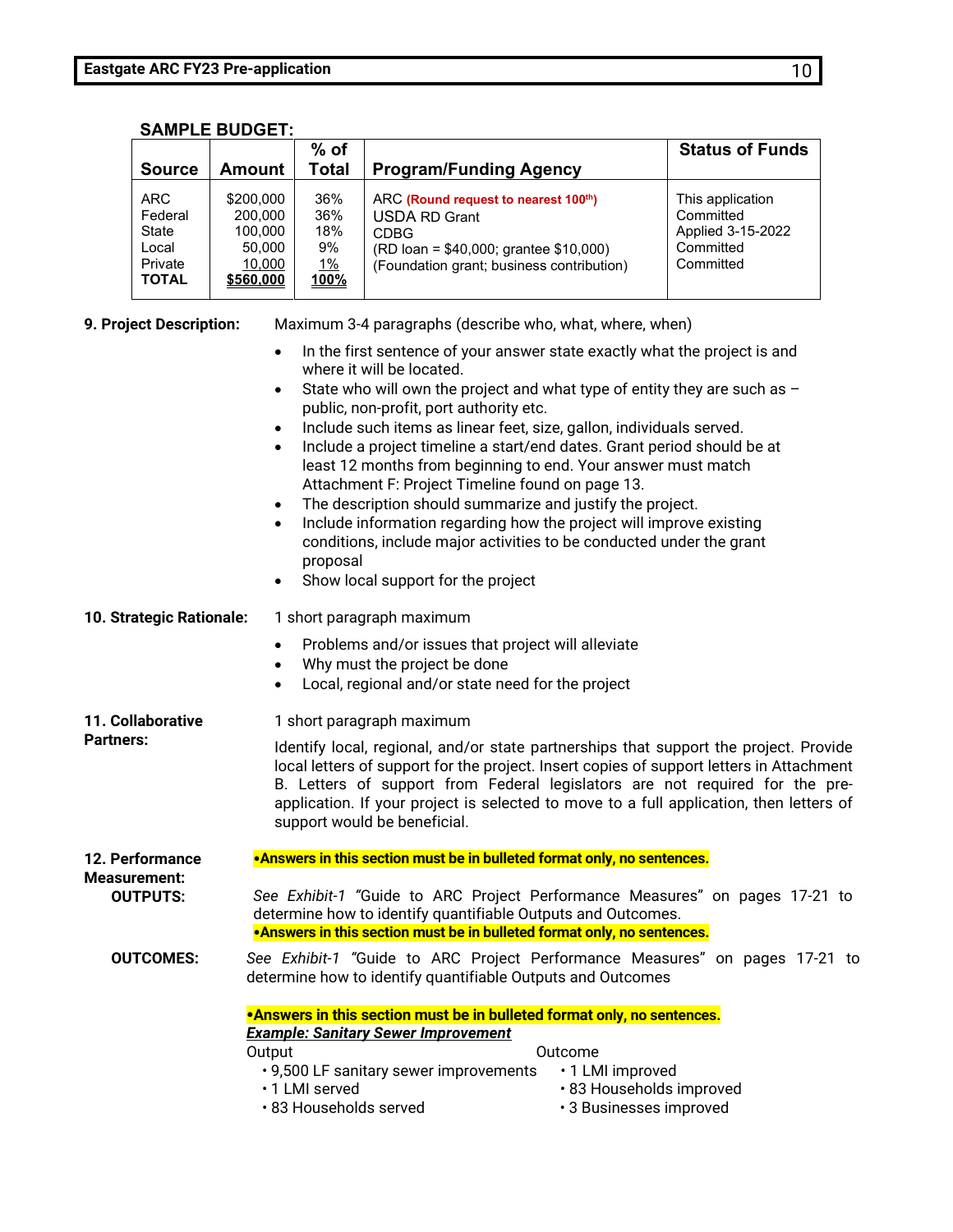- 3 Businesses served 3 Commercial buildings improved
- 3 Commercial buildings served Improved health/safety to the region
- 2 Communities served: 16 Jobs created Vienna/Brookfield Townships • 28 Jobs retained

#### *Example: Workforce Development*

### Output Contract Contract Contract Contract Contract Contract Contract Contract Contract Contract Contract Contract Contract Contract Contract Contract Contract Contract Contract Contract Contract Contract Contract Contract

- 
- Workforce development center constructed 10 Communities improved
	-
- 
- 
- 
- 15 Organizations served
- 
- 10 Communities served 50 Students/workers improved
- 60 Students/workers served 8 School districts improved
- 8 School districts served 20 Businesses improved
- 20 Businesses served 15 Organizations improved

**13. Leveraged Private Investment:** The amount of private investment that can be attributed to the project (such as: sewer line extension to service area will result in a business investing over \$3.1 million in the construction of an assisted living facility resulting in 150 new jobs).

#### **STEP 2.REQUIRED ATTACHMENTS**

Applicants are required to use the attached index pages found on pages 30-35 of this booklet as the first page of each attachment. Below are instructions for completing the required attachments.

#### **ATTACHMENT A – Project Costs**

#### **Construction Projects**

*Cost Estimate –* Applicants must include a cost estimate(s) for the project in Attachment A.

The cost estimate **is to be completed by a professional engineer/architect and must include the cost and useful life for each element of the construction project** (ex: water line, sewer line, lift station, manholes, right-of-way, roadway development, drainage, pavement, engineering, contingencies).

Estimates are to include the following: identify the number, size, dimensions, etc., of each element of the construction project (ex: 9000 l.f. 6" water line, 500 GPM lift station, 3000 l.f. 8" force main, 8 manholes).

The total project cost identified in the cost estimate(s) must match the total project cost identified in your answer as shown in the Project Proposal Summary #8 Funding/Budget section.

#### **Non-Construction Projects**

*Itemized Price List of Equipment –* Applicants who are applying for ARC funds for the purchase of equipment, industrial training, or workforce development supplies must include an itemized price list of that equipment in Attachment A.

Estimates are to include the following: the quantity of each piece of equipment to be purchased, a description of the equipment, a unit price of each piece of equipment and a total price for the equipment.

The total project cost of the itemized price list of equipment must match the total project cost identified in your answer as shown in the Project Proposal Summary #8 Funding/Budget section.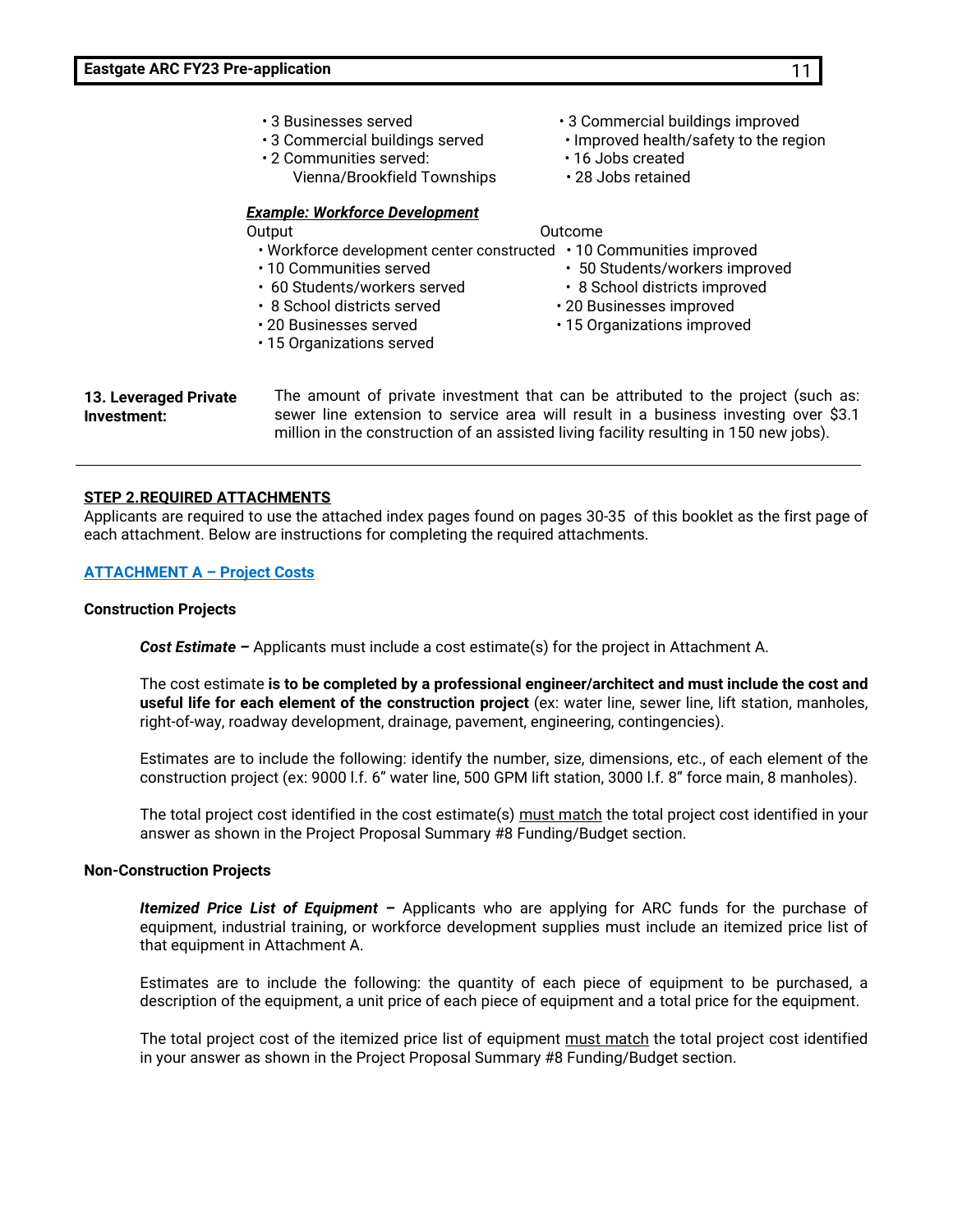*Budget for Operations Projects -* It is possible for applicants to apply to ARC for both equipment and program construction monies within the same grant request. In this case, both an itemized price list of equipment and a cost estimate for the project are to be submitted by the applicant to Eastgate.

#### **ATTACHMENT B – Project Support Letters – Job Creation/Retention Letters**

#### *Project Support Letters:*

Applicants are encouraged to provide letters of support for their project from area businesses, public and private entities, local municipalities, local and state elected officials.

Letters of support for education, human resource projects or workforce development projects should come from local businesses stating the need exists for the services and /or training proposed by the project. Letters are to include the estimated number of employees who will use the training resources as well as note the anticipated number of students wo will be hired from the specific technology-training program.

#### *Job Creation/Retention Letters:*

If a commitment to create, expand, or retain permanent employment will result from a project, the applicant is to submit letters from employers documenting the job creation and/or retention and place them in Attachment B. It should be noted per the Ohio Department of Development, all job creation and retention outcomes will be monitored at the end of the project and documentation must be provided to show job status obtained. Submit the letter on letterhead form the business or organization which will be creating and/or retaining jobs. Within the letter, the business or organization are to include the following elements:

- **1.** The total number of full-time and part-time jobs that will be created and/or retained.
- **2.** A statement that the number of newly created jobs will be created within two (2) years of the ARC grant award.
- **3.** The total amount of private investment that the business will provide as a part of their expansion and/or construction.
- **4.** A statement that the business or organization cannot proceed with its expansion/construction without the proposed project's completion.
- **5.** The signature and date of an authorized representative of the business or organization [e.g., Chief Executive Officer (CEO), Chief Financial Officer (CFO), President, Plant Manager, Executive Director].

The letter should only be one to two pages in length and may include any additional information that the business or organization believes to be important. However, keep in mind that the five essential elements mentioned above must be included in the letter. Listed below are the definitions of "jobs created" and "jobs retained".

#### **Explanation of Performance Measures Guidance**

**Jobs Created:** Number of direct hires made as a result of the project's operation (excluding construction jobs), including private-sector jobs created within three years after ARC-funded project is complete. Part-time and seasonal jobs are converted to full-time equivalents (FTEs) and rounded up to whole numbers. Businesses must provide letters that explicitly state their intention to create a specific number of new jobs if the ARC investment is made.

**Jobs Retained:** Number of jobs lost or relocated without the ARC-funded project. Businesses must provide letters that explicitly state the number of jobs at risk due to loss of competitiveness or relocation without ARC-funded project. Existing jobs within businesses benefitting from an infrastructure upgrade or other ARC-funded project should not be counted as "Jobs Retained."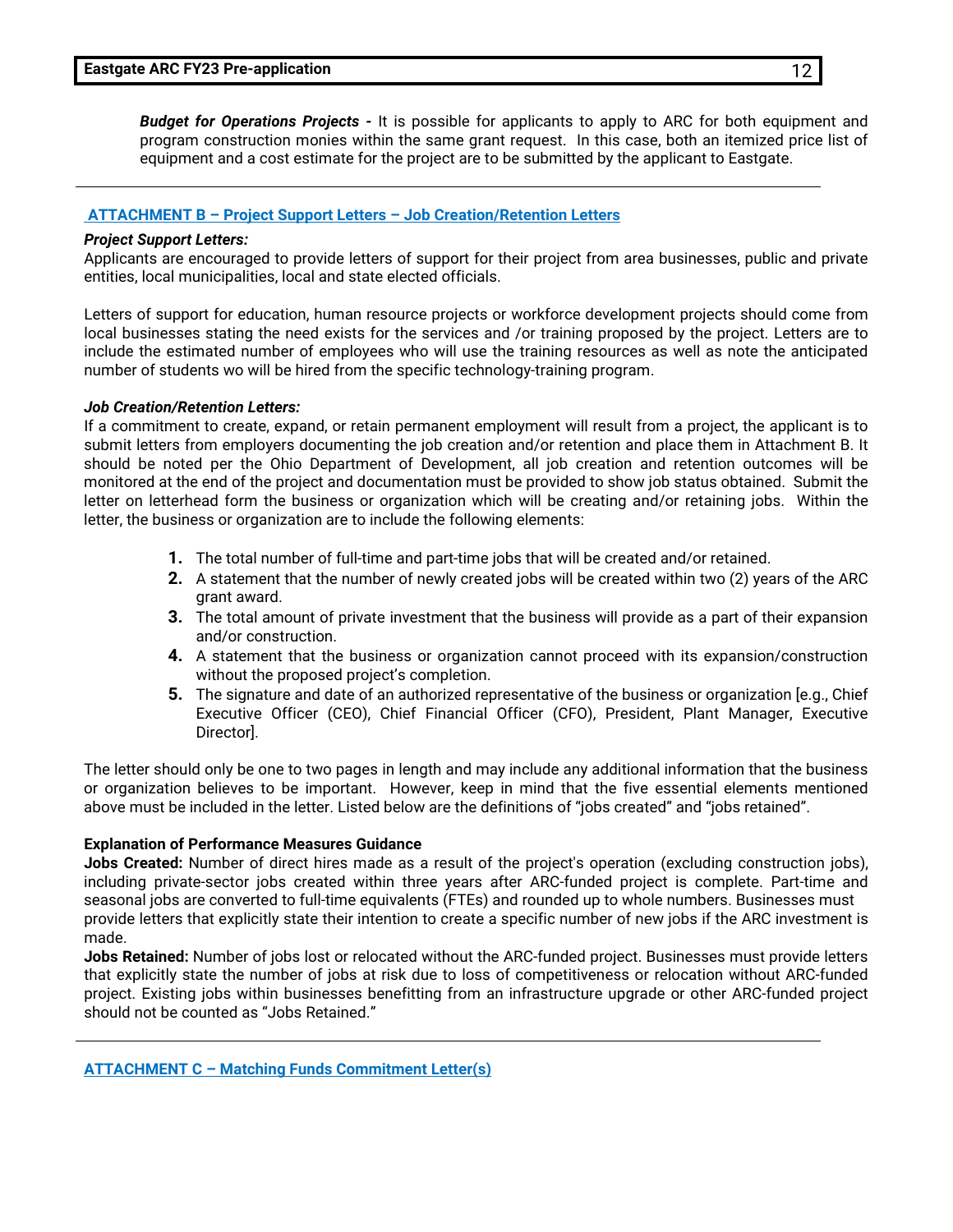Applicants must submit letters documenting that all matching funds have been committed to the project and include these letters in Attachment C. Provide a commitment letter from each funding source listed in your preapplication verifying the amount of the contribution.

Match commitment letters are to be provided on agency letterhead for each agency/funding source or subdivision providing matching funds for the project as noted in the budget section (item #8) of the Project Proposal Summary on page 10 of this booklet. Letters are to include the following information listed below.

- **1.** The project title.
- **2.** State the **total amount of** *match they are contributing* to the project
- **3.** The signature of an authorized representative of the agency/funding source or subdivision

"Local Match" is defined as match money committed to the project by the applicant subdivision or organization.

"Other agency/funding source match" is defined as match money committed by another agency or organization [Economic Development Administration (EDA), Rural Development (RD), Community Development Block Grant (CDBG), Ohio Public Works Commission (OPWC), Ohio Water Development Authority (OWDA), Ohio Department of Education (ODOE), private businesses, private foundations, etc.]

#### **ATTACHMENT D**

*ARC Memorandum of Understanding* – All applicants must submit a signed copy of the Memorandum of Understanding (MOU) in order to be considered for ARC funding. The Memorandum of Understanding explains the ARC application process and general guidelines of project start-up and funding levels. A copy of the MOU can be found in Exhibit 2 on page 25-26 of this booklet.

**ATTACHMENT E (Mandate(s)/Non-compliance Letters)** If applicants have mandates and/or letters of noncompliance (relevant to the project) from any Federal, State, and/or local regulatory agencies stating that corrective actions must be taken by the applicant, these documents may be included in Attachment E. These letters will help demonstrate the urgency of need for completion of the project.

Such mandates and/or letters of non-compliance may come from any of the following agencies:

- 1. Ohio Environmental Protection Agency (OEPA)
- 2. Ohio Department of Health (ODOH)
- 3. Ohio Department of Transportation (ODOT)
- 4. Ohio Department of Education (ODOE)
- 5. U.S. Army Corps of Engineers
- 6. Other

#### **ATTACHMENT F (Project Timeline)**

Applicants must submit a project timeline which outlines the major activities to be accomplished. Include (1) project/activity start date and (2) project/activity completion date. The timeline for a grant project should be no less than one year. Possible activities in the timeframe include, but are not limited to:

**Category Category Category** Start Date **End Date** All funding secured Environmental review completed Final design completed Permits obtained Advertise for bids Bid opening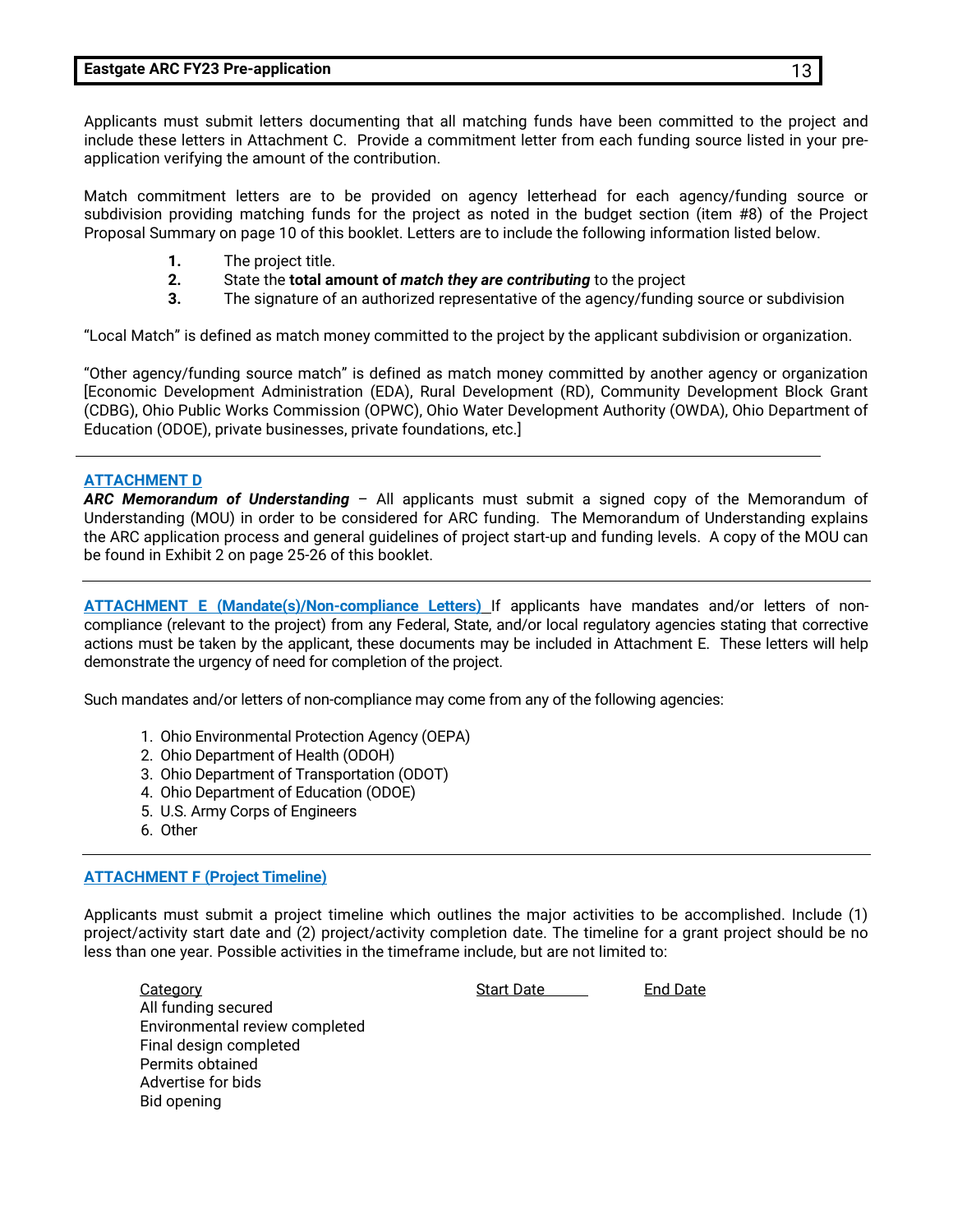Construction start date Final inspection Construction completion date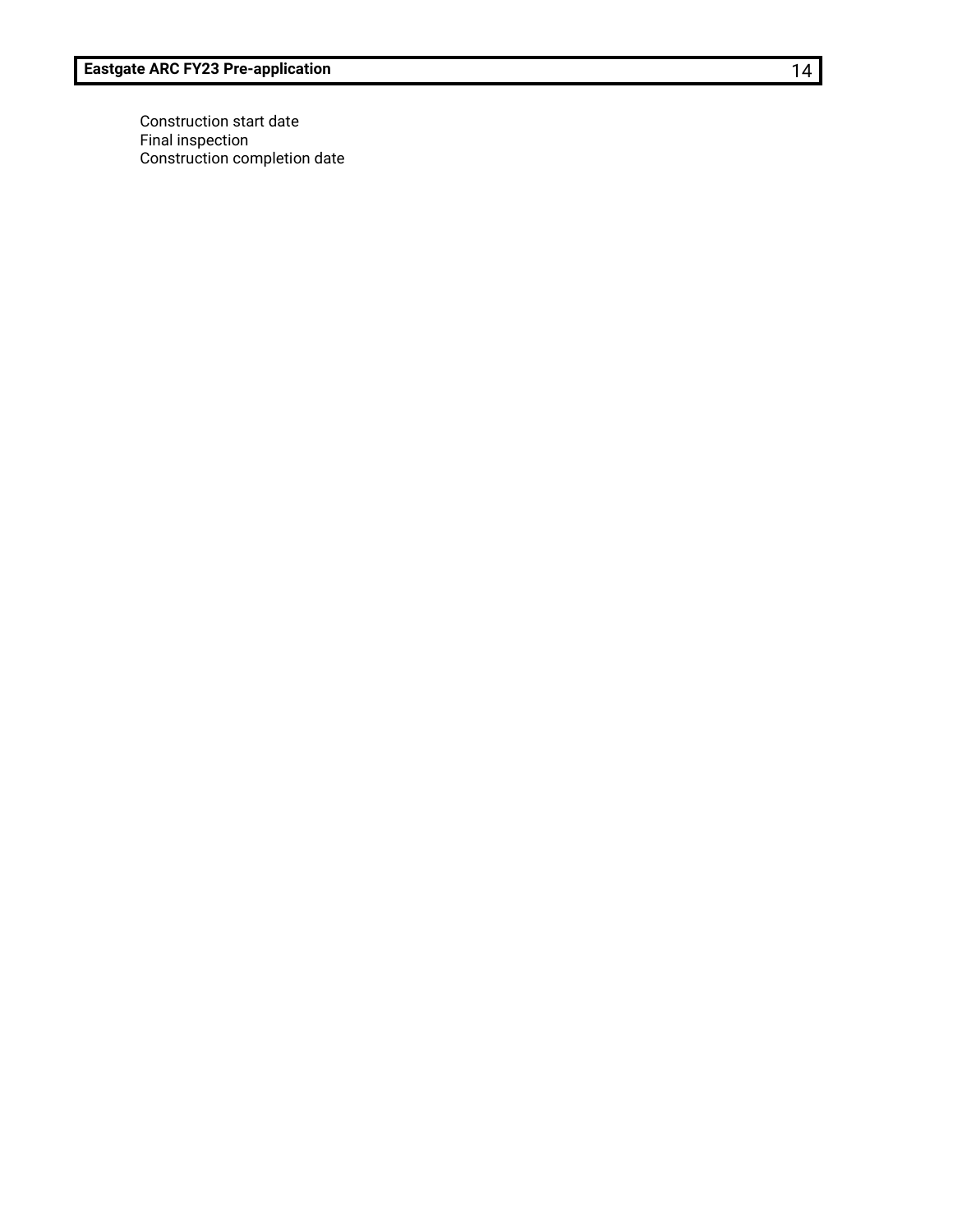# **EXHIBIT 1**

## **ARC STATE GOALS AND ALIGNMENT WITH OHIO STRATEGIES**

### **GUIDE TO ARC PROJECT PERFORMANCE MEASURES**

### **ARC FEDERAL INVESTMENT GOALS**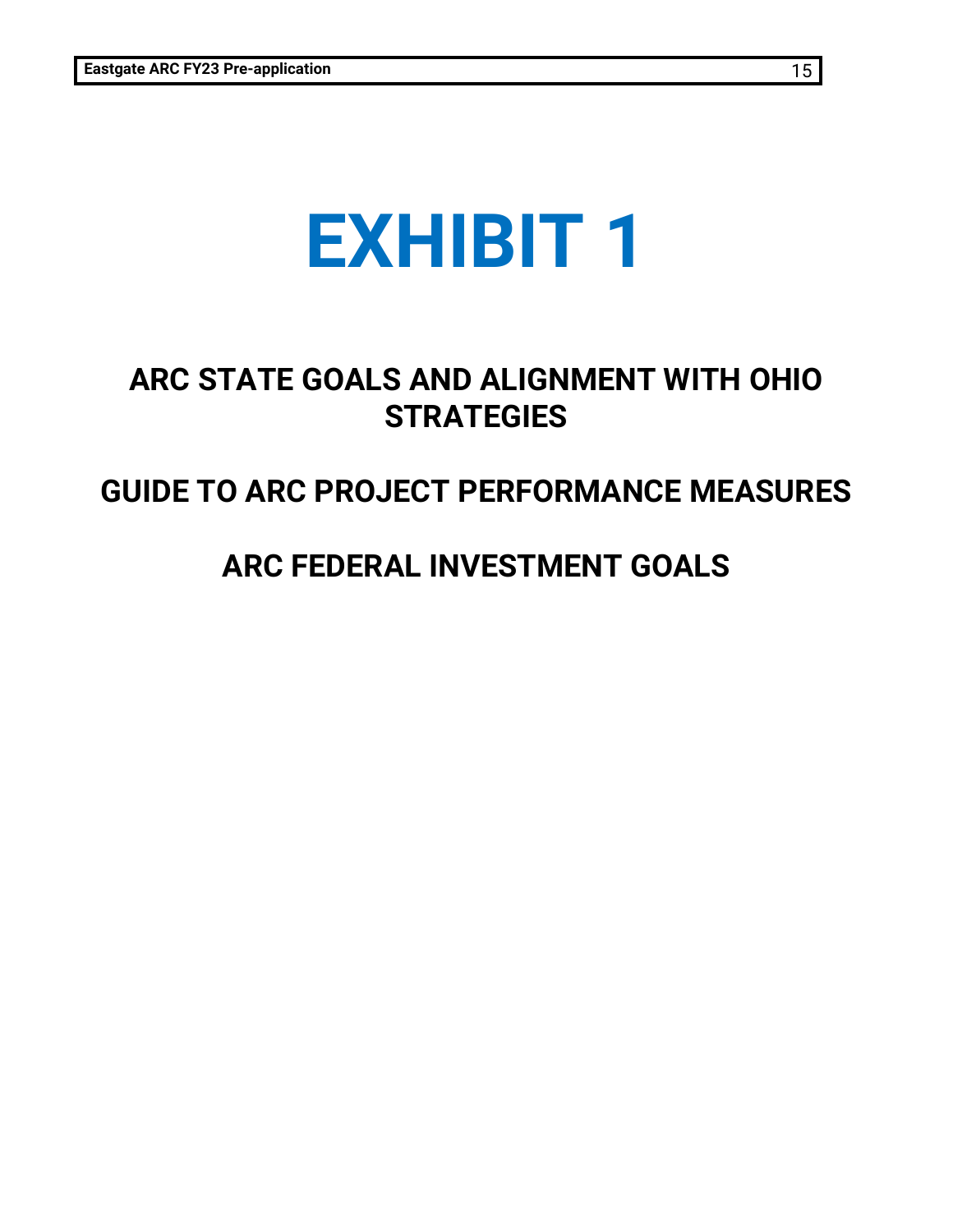#### **GOA State Goals and Strategies: 2020-2023**

ARC Goals and Alignment with Ohio Strategies Ohio's Appalachian Development Plan and Annual Strategy Statements align with the ARC's five strategic goals:

- Invest in entrepreneurial and business development strategies that strengthen Appalachia's economy.
- Increase the education, knowledge, skills, and health of residents to work and succeed in Appalachia.
- Invest in critical infrastructure—especially broadband; transportation, including the Appalachian Development Highway System; and water/wastewater systems.
- Strengthen Appalachia's community and economic development potential by leveraging the region's natural and cultural heritage assets.
- Build the capacity and skills of current and next-generation leaders and organizations to innovate, collaborate, and advance community and economic development.

In partnership with the LDDs, the Governor's Office of Appalachia has identified strategies to focus regional investment. The Ohio strategies that align with the ARC Goals include the following:

| ARC Goal 1                |     | Invest in entrepreneurial and business development strategies that strengthen Appalachia's<br>economy.                                                                                                  |  |  |  |
|---------------------------|-----|---------------------------------------------------------------------------------------------------------------------------------------------------------------------------------------------------------|--|--|--|
|                           | 1.1 | Support projects that improve the competitiveness of Ohio's Appalachian economy.                                                                                                                        |  |  |  |
|                           | 1.2 | Develop opportunities related to cluster industries in the region, such as shale and<br>petrochemical, timber, and food services production.                                                            |  |  |  |
| Ohio<br><b>Strategies</b> | 1.3 | Foster entrepreneurship through partnerships with other programs, such as business<br>incubators and community economic development organizations.                                                      |  |  |  |
|                           | 1.4 | Use the resources provided by the Appalachian Partnership for Economic Growth,<br>REDI Cincinnati, Team NEO, and our Local Development Districts to help spur growth<br>in Ohio's Appalachian counties. |  |  |  |
|                           | 1.5 | Support community efforts to complete planning activities intended to position local<br>areas to capitalize on existing state and federal development programming including<br>Opportunity Zones.       |  |  |  |

| ARC Goal 2                |               | Increase the education, knowledge, skills, and health of residents to work and succeed in<br>Appalachian Ohio Strategies                                        |  |  |  |
|---------------------------|---------------|-----------------------------------------------------------------------------------------------------------------------------------------------------------------|--|--|--|
|                           | 2.1           | Improve health care for Ohio's workforce through wellness and prevention programs<br>and expand access.                                                         |  |  |  |
|                           | $2.2^{\circ}$ | Increase the availability of mental health counseling services in rural areas and<br>schools.                                                                   |  |  |  |
|                           | 2.3           | Continue to fight the addiction epidemic and emphasize recovery-to-work programs.                                                                               |  |  |  |
| Ohio<br><b>Strategies</b> | 2.4           | Outline and support all mental health, substance abuse, and social service<br>programming available throughout the region                                       |  |  |  |
|                           | 2.5           | Strengthen the workforce through job training initiatives and partnerships with<br>educational institutions aimed at preparing Ohio's workforce for the future. |  |  |  |
|                           | 2.6           | Increase the number of students acquiring a college degree or professional<br>certificate.                                                                      |  |  |  |
|                           | 2.7           | Support rural Appalachian Ohio communities as they prepare to serve an increasingly<br>aging population                                                         |  |  |  |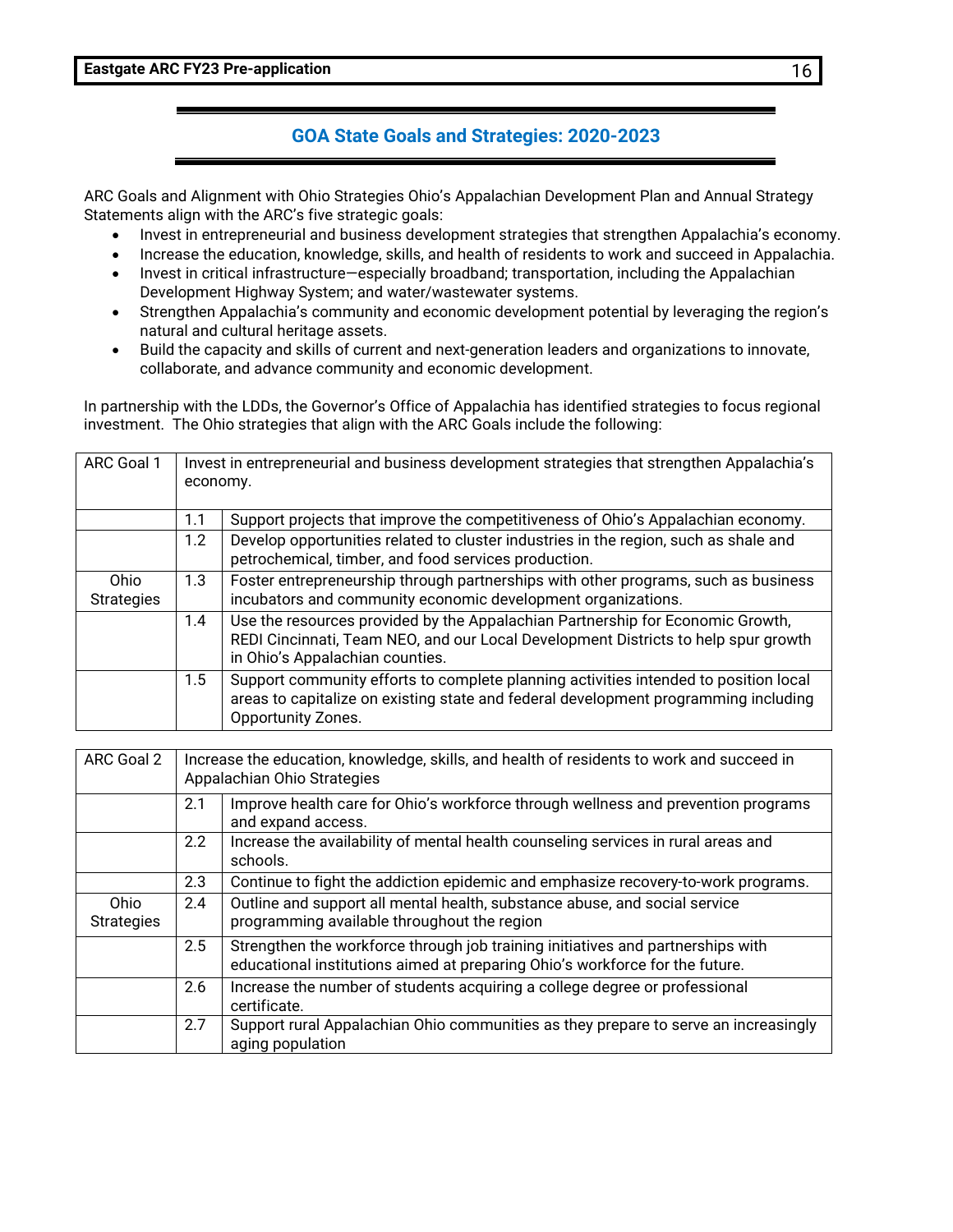| ARC Goal 3                |     | Invest in critical infrastructure-especially broadband; transportation, including the<br>Appalachian Development Highway System; and water/wastewater systems.                                                                                                                       |  |  |
|---------------------------|-----|--------------------------------------------------------------------------------------------------------------------------------------------------------------------------------------------------------------------------------------------------------------------------------------|--|--|
|                           | 3.1 | Support and assist communities in rural Appalachian Ohio as they work to establish,<br>maintain, and extend critical infrastructure systems to serve Ohio businesses and<br>residents.                                                                                               |  |  |
|                           | 3.2 | Expand access to broadband for underserved Ohioans in partnership with<br>InnovateOhio and Connect Ohio.                                                                                                                                                                             |  |  |
| Ohio<br><b>Strategies</b> | 3.3 | Work with electric co-operatives and prioritize projects that allow for future potential<br>broadband expansion.                                                                                                                                                                     |  |  |
|                           | 3.4 | Explore opportunities with ODOT's DriveOhio initiative and other smart mobility<br>programs.                                                                                                                                                                                         |  |  |
|                           | 3.5 | Support local access road projects to improve the route to industrial and commercial<br>sites.                                                                                                                                                                                       |  |  |
|                           | 3.6 | Capitalize on the economic potential of the Appalachian Development Highway<br>System.                                                                                                                                                                                               |  |  |
|                           | 3.7 | Support and strengthen ongoing partnerships between LDDs and resource partners,<br>including state regulatory agencies and public research institutions, to provide critical<br>research and information concerning utility deployments and capacities in rural<br>Appalachian Ohio. |  |  |

| ARC Goal 4        | Strengthen Appalachia's community and economic development potential by leveraging the<br>region's natural and cultural heritage assets. |                                                                                                                                                                                                    |  |
|-------------------|------------------------------------------------------------------------------------------------------------------------------------------|----------------------------------------------------------------------------------------------------------------------------------------------------------------------------------------------------|--|
|                   | Strengthen Ohio's Appalachian natural and cultural heritage assets.<br>4.1                                                               |                                                                                                                                                                                                    |  |
| Ohio              | 4.2                                                                                                                                      | Work with TourismOhio to establish a positive brand image for Appalachia.                                                                                                                          |  |
| <b>Strategies</b> | 4.3                                                                                                                                      | Assist Ohio's Appalachian Country and its effort to publish reports with valuable data<br>concerning tourism in the region.                                                                        |  |
|                   | 4.4                                                                                                                                      | Expand and promote scenic trails and routes throughout Appalachia in cooperation<br>with ODOT, Ohio Department of Natural Resources (ODNR), and other organizations<br>working on similar efforts. |  |

| ARC Goal 5                |     | Build the capacity and skills of current and next-generation leaders and organizations to<br>innovate, collaborate, and advance community and economic development.                                              |  |  |
|---------------------------|-----|------------------------------------------------------------------------------------------------------------------------------------------------------------------------------------------------------------------|--|--|
|                           | 5.1 | Support an annual STEM camp that provides educational and recreational<br>opportunities for underserved, area youth.                                                                                             |  |  |
| Ohio<br><b>Strategies</b> | 5.2 | Encourage cooperation and collaboration among counties and local organizations to<br>help the region advance together by having a relationship with these organizations<br>and being involved in their projects. |  |  |
|                           | 5.3 | Promote opportunities available through organizations, such as iBelieve, and highlight<br>university initiatives that help develop young leaders.                                                                |  |  |
|                           | 5.4 | Increase civic engagement through the Local Development Districts and other<br>partnerships.                                                                                                                     |  |  |

#### **Resources**

The State of Ohio Four-Year Appalachian Development Plan, FY 2021-2023 will be made available on the Ohio Department of Development 's website at http://development.ohio.gov/cs/cs\_goa.htm. Additional information about Appalachian Ohio such as program specifics, policies, and contact information is also available on the website.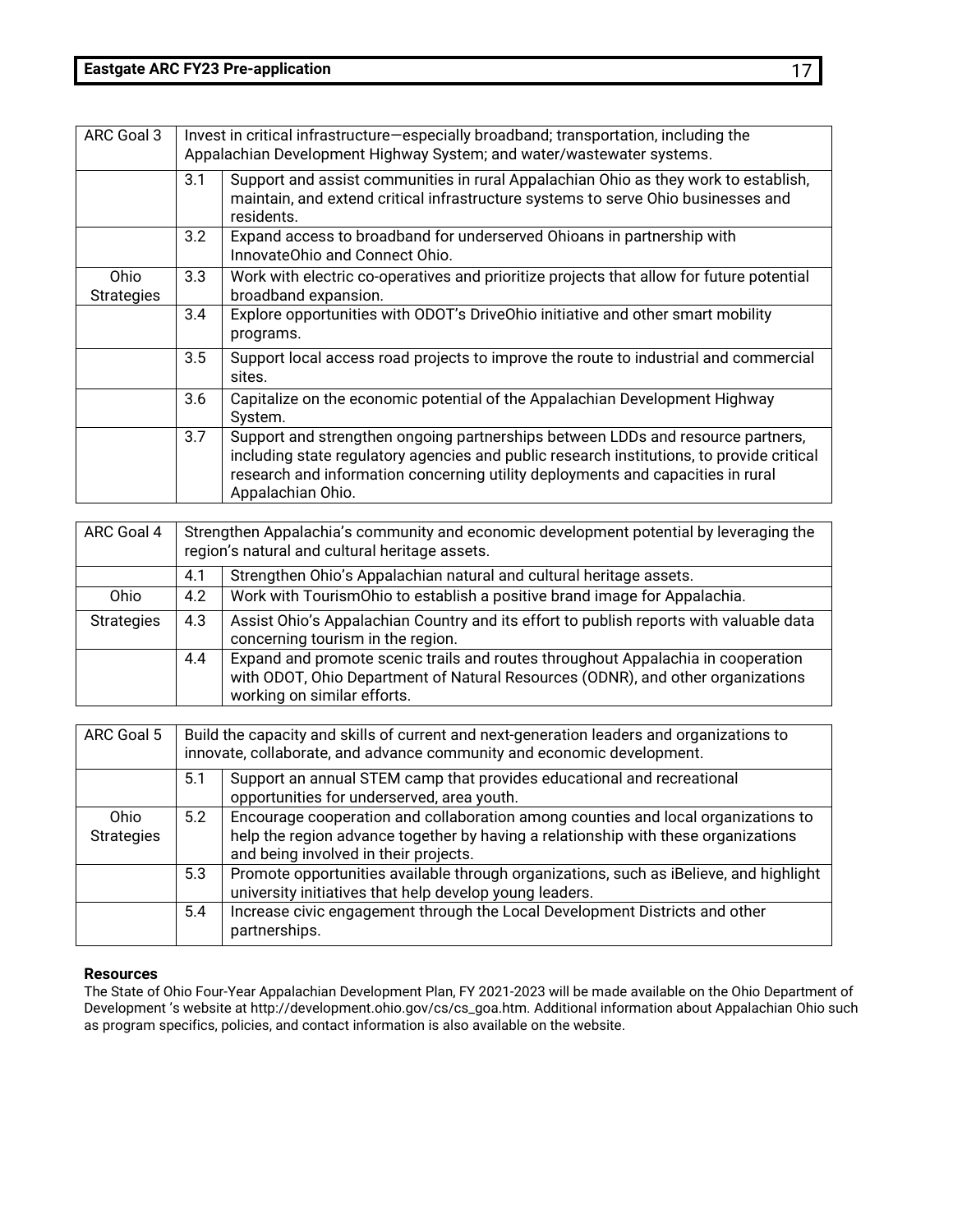#### **Guide to ARC Project Performance Measures**

Rev. June 30, 2016

All ARC projects must have documented output and outcome performance measures. Estimated measures are included in project applications and actual measures are reported in the project closeout reports. This guide lists and defines the performance measures that may be used for ARC projects. Every ARC project must have at least one output measure and one outcome measure from the lists below. Some output measures can be used with a range of outcome measures (these are called "standalone measures"), and some output measures must be used with specific outcome measures (these are called "paired measures"). Projects that have paired output and outcome measures may also have a stand-alone output or outcome measure with no corresponding measure.

#### Stand-Alone Performance Measures

Stand-alone output measures can be used with any of the outcome measures on the stand-alone outcome measures list below.

| <b>Stand-Alone Output Measures</b> | <b>Stand-Alone Outcome Measures</b>    |
|------------------------------------|----------------------------------------|
| ⊠ access road miles                | ⊠ businesses created                   |
| ⊠ acreage                          | ⊠ costs reduced                        |
| ⊠ energy capacity (KWh/KW)         | ⊠ housing units constructed/rehabbed   |
| ⊠ linear feet                      | ⊠ jobs created                         |
| ⊠ new visitors: days               | ⊠ jobs retained                        |
| ⊠ new visitors: overnights         | ⊠ leveraged private investment (LPI)   |
| ⊠ plans/reports                    | ⊠ programs implemented                 |
| ⊠ square feet                      | ⊠ revenues increased: export sales     |
| ⊠ system capacity (MGD/MG)         | ⊠ revenues increased: non-export sales |
|                                    | ⊠ telecom sites                        |

#### Paired Performance Measures

*The output and outcome measures below must be paired as shown.* 

| <b>Output Measure</b>   | <b>Outcome Measure</b>    |
|-------------------------|---------------------------|
| businesses served       | businesses improved       |
| communities served      | communities improved      |
| households served       | households improved       |
| organizations served    | organizations improved    |
| participants served     | participants improved     |
| patients served         | patients improved         |
| students served         | students improved         |
| workers/trainees served | workers/trainees improved |
|                         |                           |

#### **Definitions: Outputs**

#### **Access Road Miles**

The length of the access roads constructed as part of the project, in miles or decimals of miles (not linear feet).

#### **Acreage**

The number of acres impacted by an ARC site-development or reclamation project, such as the number of acres graded and prepared for development at an emerging industrial park, the number of acres open to future development, or the number of acres remediated in a reclamation project.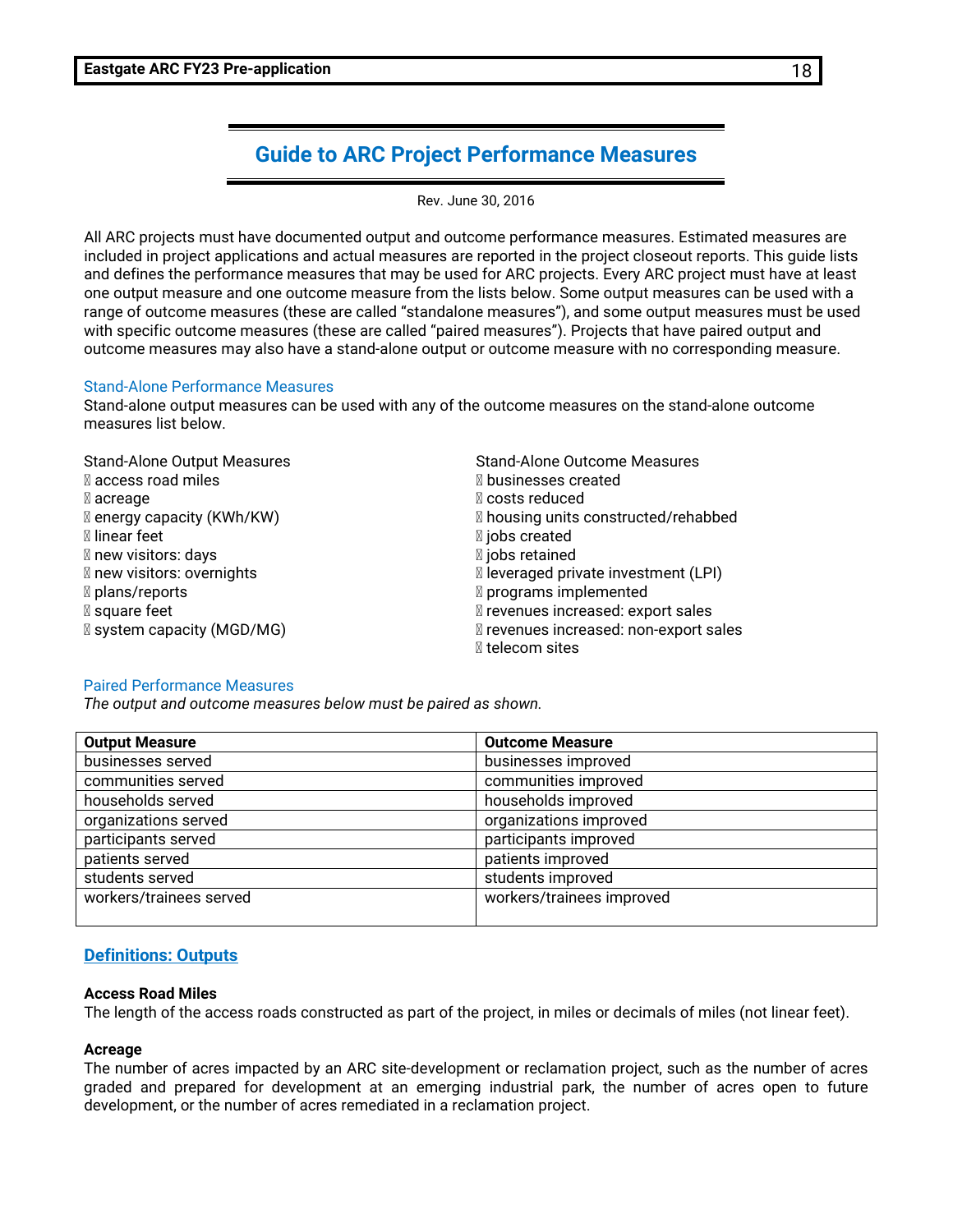#### **Eastgate ARC FY23 Pre-application** 19

#### **Businesses Served**

The number of businesses served by an ARC project. For infrastructure projects, this includes either the number of non-residential entities with access to new service (e.g., water, sewer, gas line, or telecommunications) or improved service (e.g., improvements in health or safety, compliance with environmental quality, improved water pressure). For business development projects, this includes businesses receiving technical assistance or participating in training, entrepreneurship, export, or other business development and improvement programs.

#### **Communities Served**

The number of communities served or impacted by an ARC project, including projects that address planning, civic participation, infrastructure, educational opportunities, and community capacity. For consolidated technical assistance grants, the number of communities served is the number of projects submitted by state ARC program offices.

#### **Energy Capacity (KWh/KW)**

The number of kilowatt hours saved by energy efficiency projects, or kilowatts produced by renewable energy projects within one year of project implementation.

#### **Households Served**

The number of households served by an ARC infrastructure project. This includes either the number of households with access to new service (e.g., water, sewer, gas line, or telecommunications) or improved service (e.g., improvements in health or safety, compliance with environmental quality, improved water pressure).

#### **Linear Feet**

The number of linear feet of pipe, wire, cable, trails, etc. to be constructed or installed.

#### **New Visitors: Days**

The number of new daytime visitors to a tourism destination times the number of days they visit, within one year of project implementation.

#### **New Visitors: Overnights**

The number of new overnight visitors to a tourism destination times the number of their overnight stays, within one year of project implementation.

#### **Organizations Served**

The number of organizations served by an ARC project, including hospitals, schools, churches, nonprofits, nongovernmental organizations, and government agencies (use when number of businesses or households does not apply).

#### **Participants Served**

The number of individual participants served or targeted by an ARC project (use when patients, students, or worker/trainee measures do not apply). This can include the number of attendees at a meeting, workshop or conference. For example, the number of individuals participating in a planning process; participating in a leadership program; or the number of individuals attending health promotion activities.

#### **Patients Served**

The number of unique patients receiving clinical services one or more times as a result of an ARC health project. For equipment projects, report the number of unique patients served by that equipment during the project period and one year after the equipment is deployed. For health projects that do not provide clinical services (such as health promotion activities), use the measure "participants served."

#### **Plans/Reports**

The number of plans or reports developed as a result of an ARC project. This could include strategic plans, master plans, concept plans, or plans for infrastructure improvements or new programs, as well as research reports, feasibility studies, etc. This measure is often paired with the outcome "Programs Implemented," since a program or specific activity is often implemented as a result of a planning process.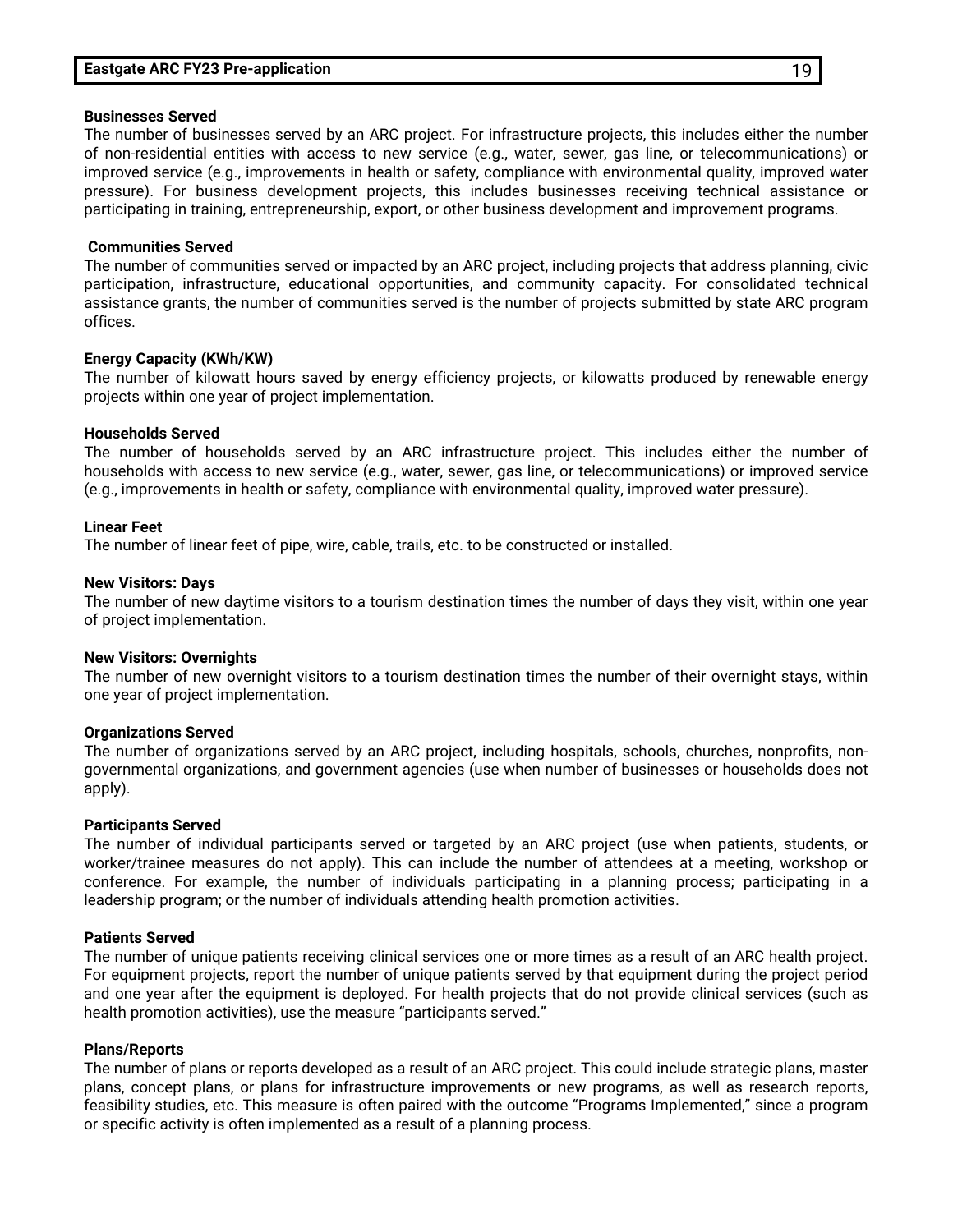#### **Square Feet**

The number of square feet constructed or improved by an ARC project, such as the square footage of a renovated community center, a newly constructed parking lot, a reconfigured interior space, etc.

#### **Students Served**

The number of students served by an ARC education project, measured during the project period, when possible (e.g., the number of students served by a science and technology program in a given semester or year). For projects that are not fully operational during the project period, the measurement time period may be extended up to three years after the project end date. Projects that expand existing programs count only the additional number of students served.

#### **System Capacity (MGD/MG)**

The capacity of a water or sewer system, in millions of gallons per day; or the capacity of a water tank, in millions of gallons. This includes the capacity of a new water or sewage treatment plant or water tank, or the increase in capacity of a plant due to renovation, new equipment, or other improvements. This measure may be expressed in decimals.

#### **Workers/Trainees Served**

The number of worker/trainees served by an ARC training project, measured during the project period when possible. For example, the number of worker/trainees the project will be able to enroll in a new workforce education program. For projects that are not fully operational during the project period, the measurement time period may be extended up to three years after the project end date. Projects that expand existing programs count only the additional number of workers/trainees that the project will be able to serve.

#### **Definitions: Outcomes**

#### **Businesses Created**

The number of new businesses created as a result of an ARC project. This measure is used for business development projects such as entrepreneurship training, value-added agriculture, access to capital, and business incubation programs (including seed accelerators). This measure should only be used to measure new business creation, not the number of existing businesses recruited or otherwise relocated from other areas. The grant applicant should estimate how many new businesses will be created within three years of the project end date.

#### **Businesses Improved**

The number of businesses with a measurable improvement as a result of an ARC project. For new service infrastructure projects, the output (served) is the number of non-residential entities with access to the infrastructure service while the outcome (improved) is the number of non-residential customers that are connected to the infrastructure service. For improved service projects (e.g., improvements in health or safety, compliance with environmental quality, improved water pressure), all non-residential customers served are also considered improved. For business development projects, the grant applicant and ARC project manager must agree on what constitutes "measurable improvement" and a method for measuring the degree of improvement must be provided. For each project this number is always a subset of, or the same as, the "businesses served" output measure.

#### **Communities Improved**

The number of communities with a measurable improvement as a result of an ARC project, including projects that address planning, civic participation, infrastructure, educational opportunities, and community capacity. For community capacity projects, this is the number of communities with enhanced capacity. This measure should also be used for consolidated technical assistance grants. The grant applicant and ARC project manager must agree on what constitutes "measurable improvement" and a method for measuring the degree of improvement must be provided. For each project, this number is always a subset of, or the same as, the "communities served" output measure.

#### **Costs Reduced**

The amount of costs reduced as a result of project activities, within one year of project implementation. For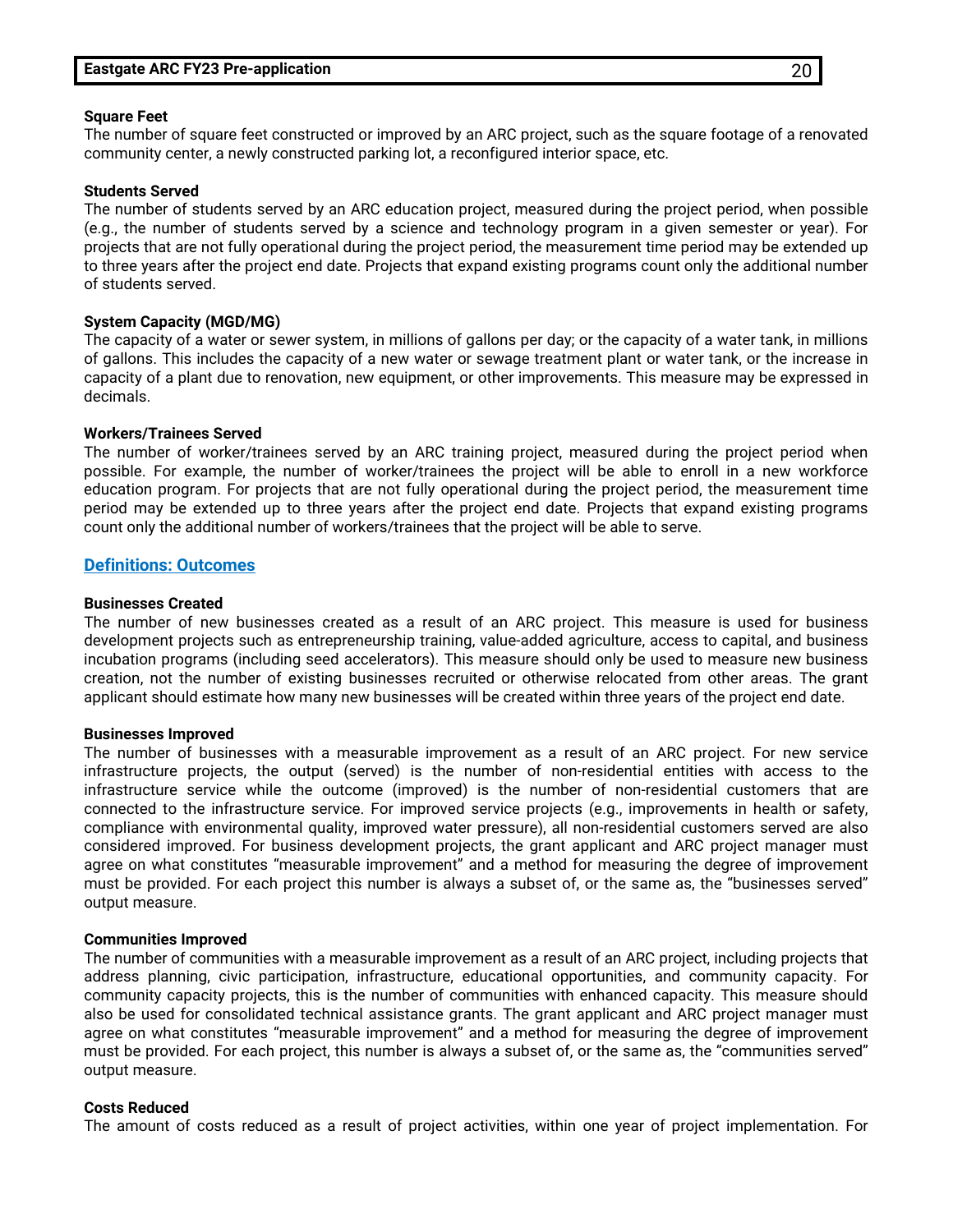#### **Eastgate ARC FY23 Pre-application** 21

example, small business technical assistance may help a business streamline and cut costs, or an energyefficiency program may help to reduce energy costs, through a renegotiated flat fee for energy use or through a reduction in kilowatt hours used. See the output measure "energy capacity."

#### **Households Improved**

The number of households with measurable improvement as a result of an ARC project. For new service infrastructure projects, the output (served) is the number of households with access to the infrastructure service while the outcome (improved) is the number of residential customers that are connected to the infrastructure service. For improved service projects (e.g., improvements in health or safety, compliance with environmental quality, improved water pressure), all residential customers served are also considered improved. For each project, this number is always a subset of, or the same as, the "households served" output measure.

#### **Housing Units Constructed/Rehabbed**

The number of housing units constructed or rehabilitated as a part of an ARC housing or community development project.

#### **Jobs Created**

The number of jobs created (direct hires, excluding construction jobs) as a result of an ARC project, measured during the project period and up to three years after the project end date. Part-time and seasonal jobs should be converted to full-time equivalents and rounded up to whole numbers. Note: for infrastructure projects, employers must provide letters stating their intention to create a specific number of new jobs; for non-infrastructure jobs, grant applicants should estimate the number of jobs that will be created by the organizations expected to benefit from the project.

#### **Jobs Retained**

The number of jobs retained as a result of an ARC project. These are existing jobs that would be lost or relocated if the ARC project were not undertaken. Note: for infrastructure projects, employers must provide letters explicitly stating the number of jobs at risk, due to relocation or loss of competitiveness, without the project. Existing jobs benefitting from an infrastructure upgrade cannot be counted as jobs retained. For non-infrastructure projects, grant applicants should estimate the number of existing jobs that would be at risk, due to relocation or loss of competitiveness, without the ARC-funded project.

#### **Leveraged Private Investment (LPI)**

The dollar amount of private-sector financial commitments, outside of project costs that result from an ARC project, measured during the project period and up to three years after the project end date. Note: for infrastructure projects, businesses must provide letters stating their intention to make a specific level of investment if the project is funded; for non-infrastructure projects, grant applicants should estimate the dollar value of investments that will be made by the company or companies that will benefit from the project.

#### **Organizations Improved**

The number of organizations with a measurable improvement as a result of an ARC project, including hospitals, schools, churches, non-profits, non-governmental organizations, and government agencies (use when number of businesses or households does not apply). The grant applicant and ARC project manager must agree on what constitutes "measurable improvement" and a method for measuring the degree of improvement must be provided. For each project, this number is always a subset of, or the same as, the "organizations served" output measure.

#### **Participants Improved**

The number of participants with a measurable improvement as a result of an ARC project (use when patients, students, or worker/trainee measures do not apply, as with a leadership program or planning process). If outcomes are not achieved or cannot be measured within three years after the project is completed, the number of participants that complete or attend all or a required number of components of the project activity may be substituted. For example, the number of participants that attend at least four out of the five community workshops offered. The grant applicant and ARC project manager must agree on what constitutes "measurable improvement" and a method for measuring the degree of improvement must be provided. For each project, this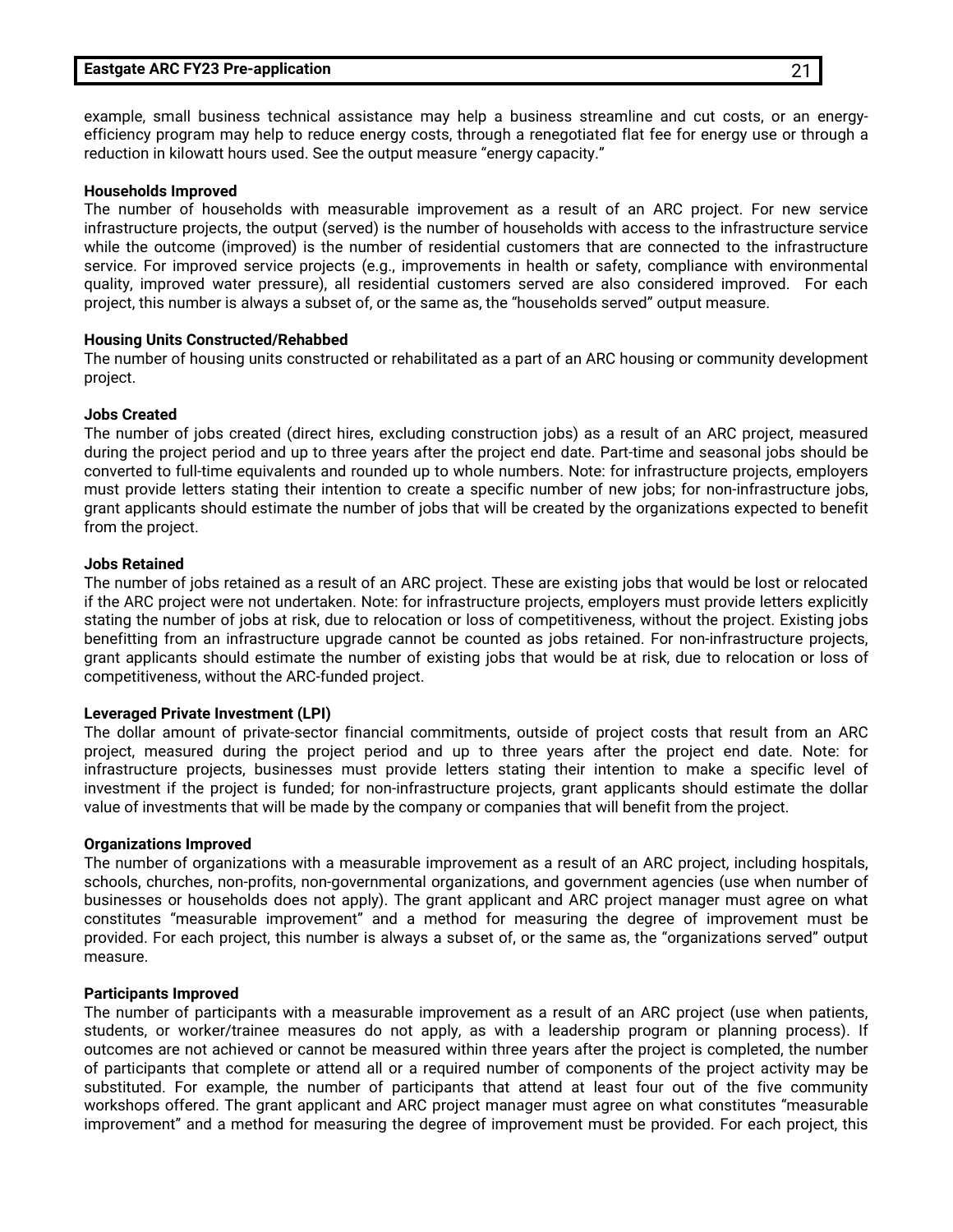number is always a subset of, or the same as, the "participants served" output measure.

#### **Patients Improved**

The number of unique patients expected to benefit from an ARC health project. Because it is usually assumed that all patients served by a health project receive some benefit from it, the numbers for "patients served" and "patients improved" are usually the same. However, if the grant applicant can perform clinical measurement of health outcomes, the outcome number may be lower than the output number. For example, if 30 obese patients participate in an exercise program and 25 are expected to lower their BMI by a certain percentage, the output could be recorded as 30 patients served and the outcome as 25 patients improved.

#### **Programs Implemented**

The number of new programs, or the number of ongoing activities related to a defined goal, which are implemented as a result of an ARC project. If possible, use with other measures that indicate the results of the project, such as students, workers, participants, etc.

#### **Revenues Increased: Export Sales**

The increase in revenue in export sales realized by a business as a result of an ARC project, within three years of the project end date.

#### **Revenues Increased: Non-Export Sales**

The increase in revenue in domestic (non-export) sales realized by a business as a result of an ARC project, within three years of the project end date.

#### **Students Improved**

The number of students who obtain a job in the field for which they were specifically trained; the number that receive a diploma, certificate or other career credential; or the number of students who successfully complete a course or unit of study and/or graduate to the next grade or level necessary to continue their education. When outcomes occur after the project period, the number of students improved may be counted up to three years beyond the project end date. For programs where final outcomes are achieved after three or more years, the number of students improved may be counted by an alternative benchmark, such as the number of students completing a skill, grade, or level, or continued enrollment for the project period. For each project, this number is always a subset of, or the same as, the "students served" output measure.

#### **Telecom Sites**

The number of new telecom services installed as a result of an ARC project. This diverse measure includes, but is not limited to, new telemedicine sites, new wi-fi hotspots, a new wireless router or computer lab at a high school, new fiber run to an industrial site, a new antenna used to provide broadband service, etc.

#### **Workers/Trainees Improved**

The number of workers/trainees with improved skills that enable them to obtain employment or to enhance their current employment. For example, the number of workers or trainees obtaining a new job; getting higher pay or a better position; or receiving a certification, measured during the project period when possible. When outcomes occur after the project period, the number or workers or trainees improved may be counted up to three years beyond the project end date. For programs where outcomes are achieved after three or more years, the number of students improved may be counted by an alternative benchmark, such as completion of a skill, level/course, or continued enrollment for the project period. For each project, this number is always a subset of, or the same as, the "workers/trainees served" output measure.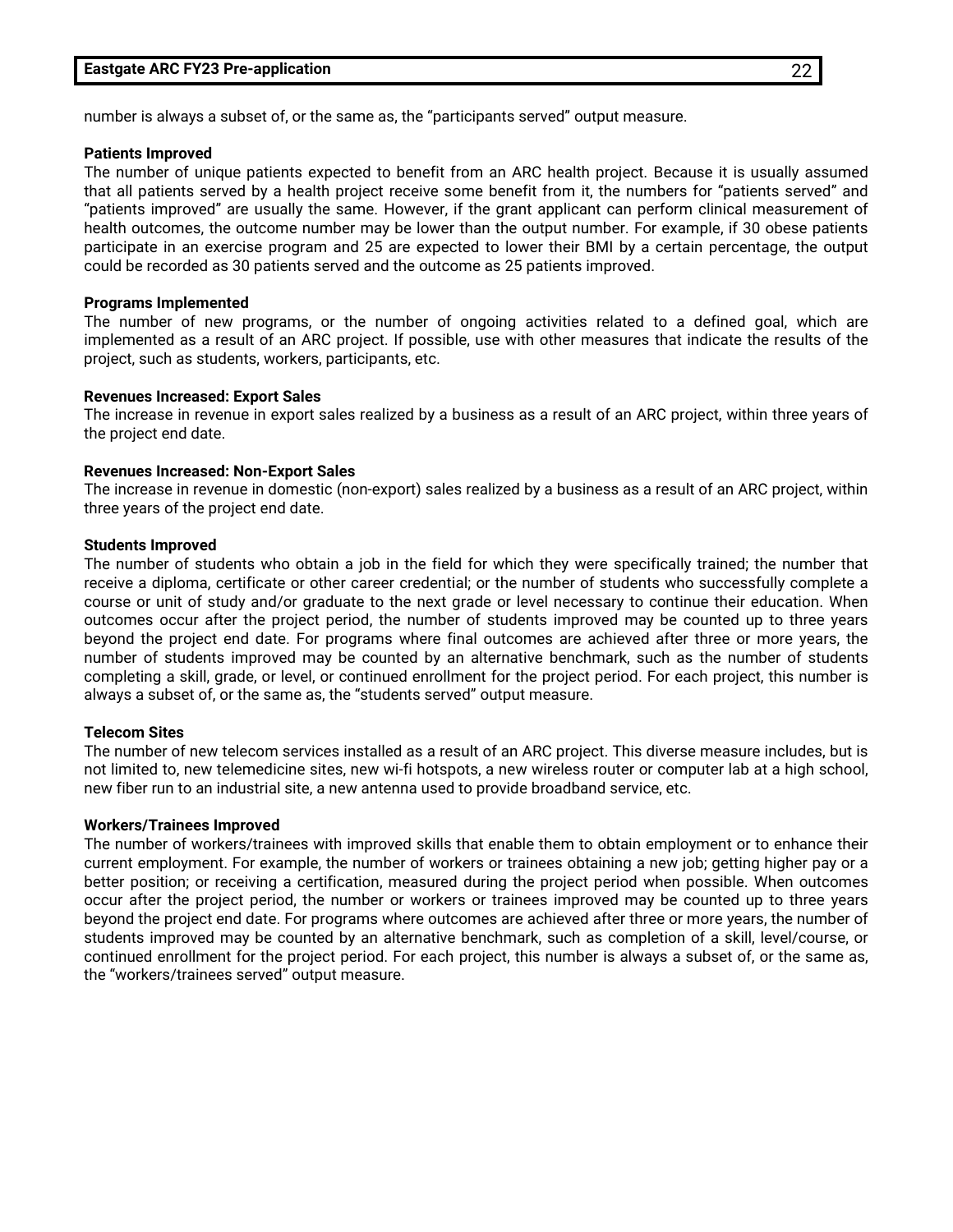#### **ARC FEDERAL: STRATEGIC INVESTMENT GOALS & OBJECTIVES** Appalachia Envisioned: A New Era of Opportunity FY 2022-2026

#### GOAL #1 Building Appalachian Businesses

Strengthen and diversify the Region's economy through inclusive economic development strategies and investments in entrepreneurship and business development.

- $\checkmark$  Objective 1.1: Provide financing, technical assistance, and other support for entrepreneurship and small business development in the Region.
- $\checkmark$  Objective 1.2: Pursue economic and enterprise development strategies that grow existing industries, support economic diversification, and advance economic prosperity at the regional level.

#### GOAL #2 Building Appalachia's Workforce Ecosystem

Expand and strengthen community systems (education, healthcare, housing, childcare, and others) that help Appalachians obtain a job, stay on the job, and advance along a financially sustaining career pathway.

- $\check{\phantom{\phi}}$  Objective 2.1: Develop and support educational programs and institutions from early childhood through post-secondary that provide the building blocks for skills development and long-term employment success.
- $\checkmark$  Objective 2.2: Invest in workforce development programs and strategies informed by industry talent needs and designed to allow workers to simultaneously earn, learn, and advance along a career pathway.
- $\checkmark$  Objective 2.3: Develop a network of employment supports to help Appalachians enter and remain in the workforce.
- $\checkmark$  Objective 2.4: Expand access to high quality healthcare as well as programs and services that support overall mental and physical health, for workers and their families

#### GOAL #3 Building Appalachia's Infrastructure

Ensure that the residents and businesses of Appalachia have access to reliable and affordable utilities and infrastructure in order to successfully live and work in the Region.

- $\check{\phantom{\phi}}$  Objective 3.1: Ensure the availability of quality, affordable basic infrastructure to meet the needs of the residents and businesses of Appalachia.
- $\checkmark$  Objective 3.2: Ensure that all Appalachians have access to quality and affordable telecommunications and broadband services.
- $\checkmark$  Objective 3.3: Support proactive efforts to adopt alternative energy strategies and bolster energy infrastructure.
- $\checkmark$  Objective 3.4: Complete the Appalachian Development Highway System and invest in innovative intermodal transportation systems to connect businesses and residents within the Region with global opportunities.
- $\check{\phantom{\phi}}$  Objective 3.5: Support construction of business development sites and public facilities and the adaptive reuse of obsolete and/or unsafe properties to stimulate economic and community development

#### GOAL #4 Building Regional Culture and Tourism

Strengthen Appalachia's community and economic development potential by preserving and investing in the Region's local, cultural heritage, and natural assets.

 $\checkmark$  Objective 4.1: Invest in the development of vibrant Appalachian downtowns and provide support for Appalachian placemaking.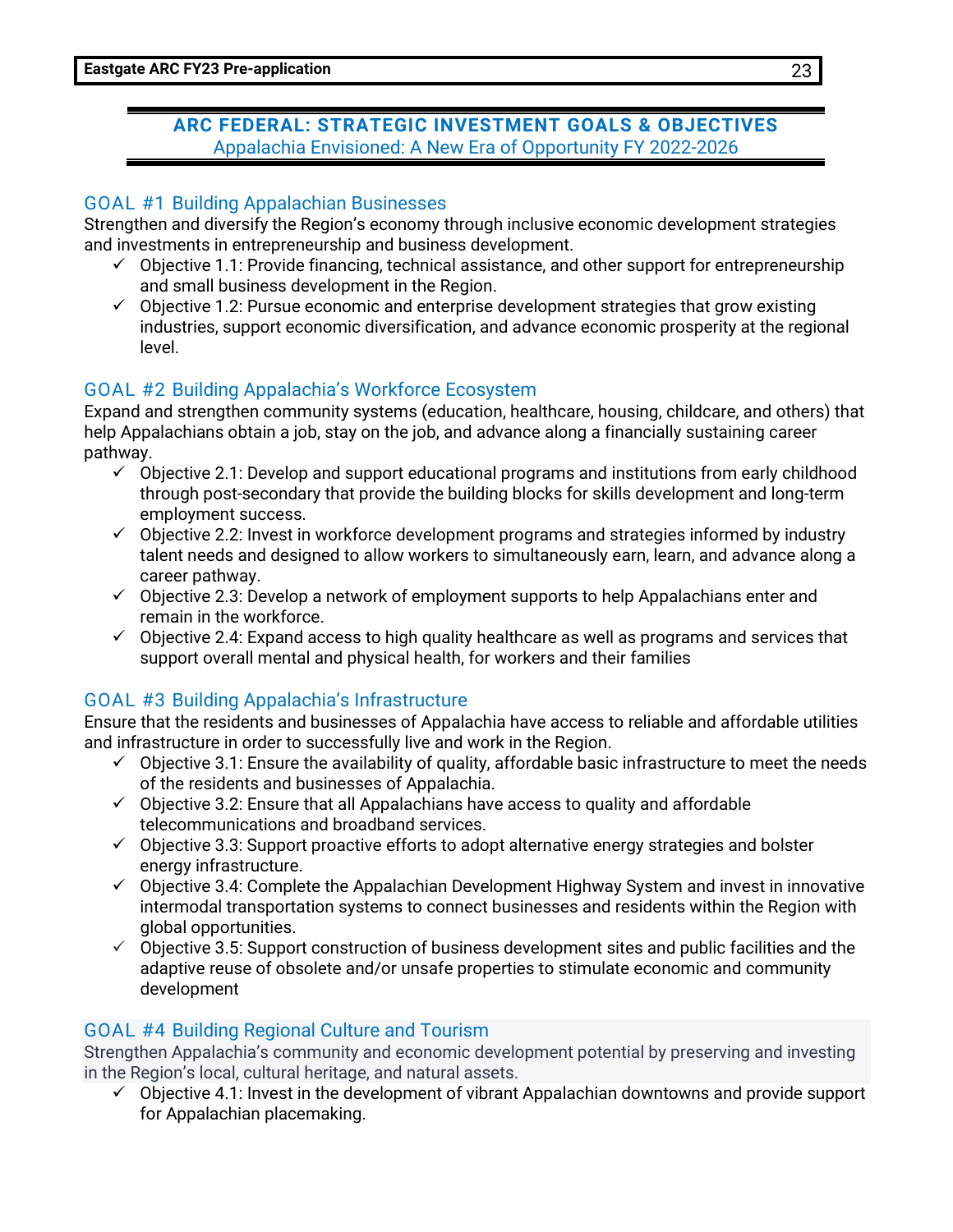- $\checkmark$  Objective 4.2: Invest in economic and community development initiatives that preserve and promote Appalachian communities' vibrant arts, cultural, and heritage traditions.
- $\checkmark$  Objective 4.3: Preserve and expand Appalachia's natural resources to increase outdoor recreation opportunities for residents and visitors and support sustainable economic growth.

#### GOAL #5 Building Community Leaders and Capacity

Invest in the capacity of local leaders, organizations, and communities to address local challenges by providing technical assistance and support to access resources, engage partners, identify strategies and tactics, and conduct effective planning and project execution.

- $\checkmark$  Objective 5.1: Develop, support, and empower community leaders that are representative of local communities, inclusive in their approach, and focused on long-term, innovative strategies and solutions.
- $\checkmark$  Objective 5.2: Build capacity of community organizations and local development districts to effectively access and manage funding, administer programs, and execute projects through implementation.
- $\checkmark$  Objective 5.3: Invest in developing the capacity of communities to build ecosystems where government, non-profits, businesses, and philanthropic partners coalesce around a shared vision for economic and community prosperity and collaborate to implement that vision.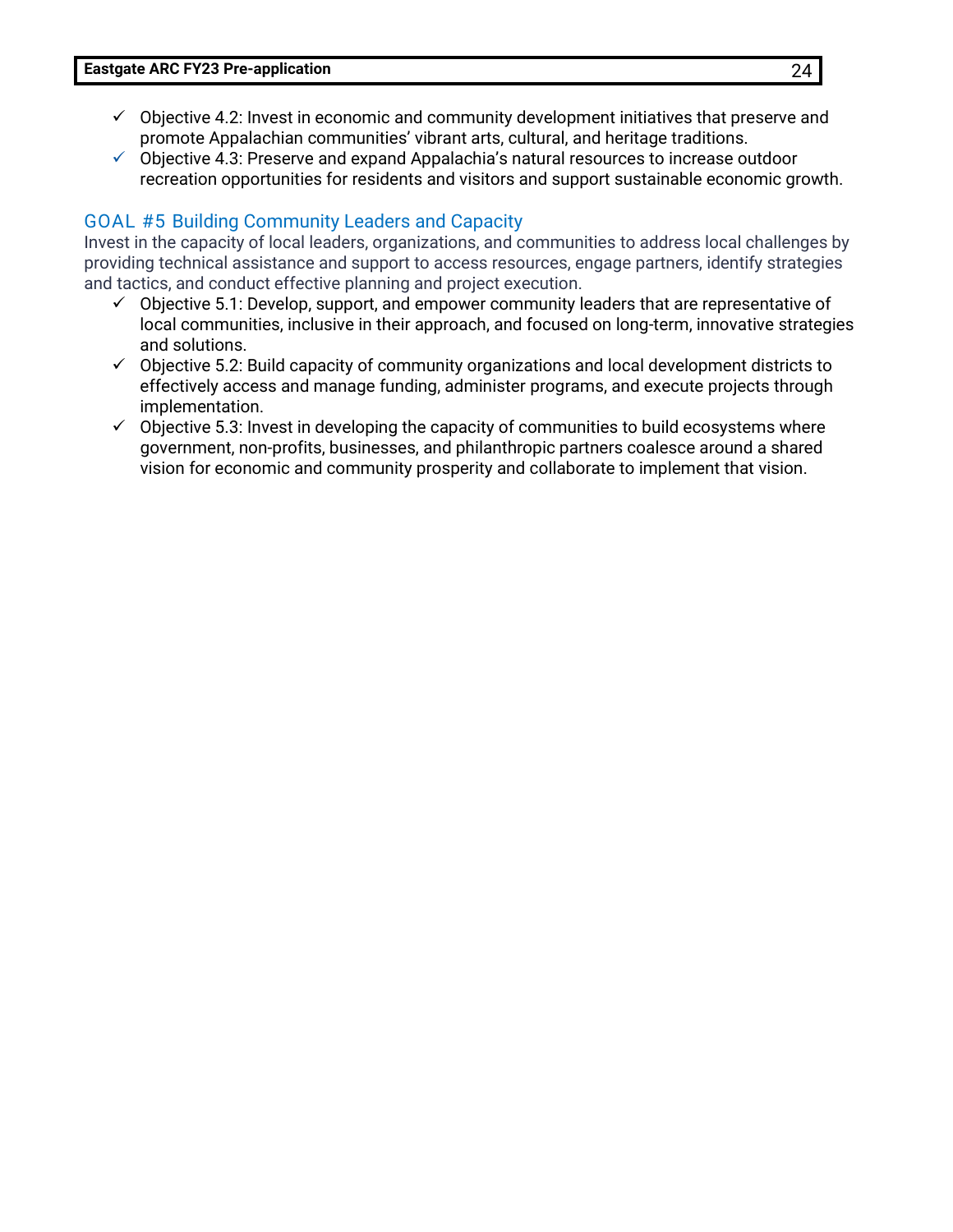# **Exhibit 2**

## **ARC Memorandum of Understanding**

*Please sign the copy enclosed in this packet and submit as Attachment D of your ARC pre-application.*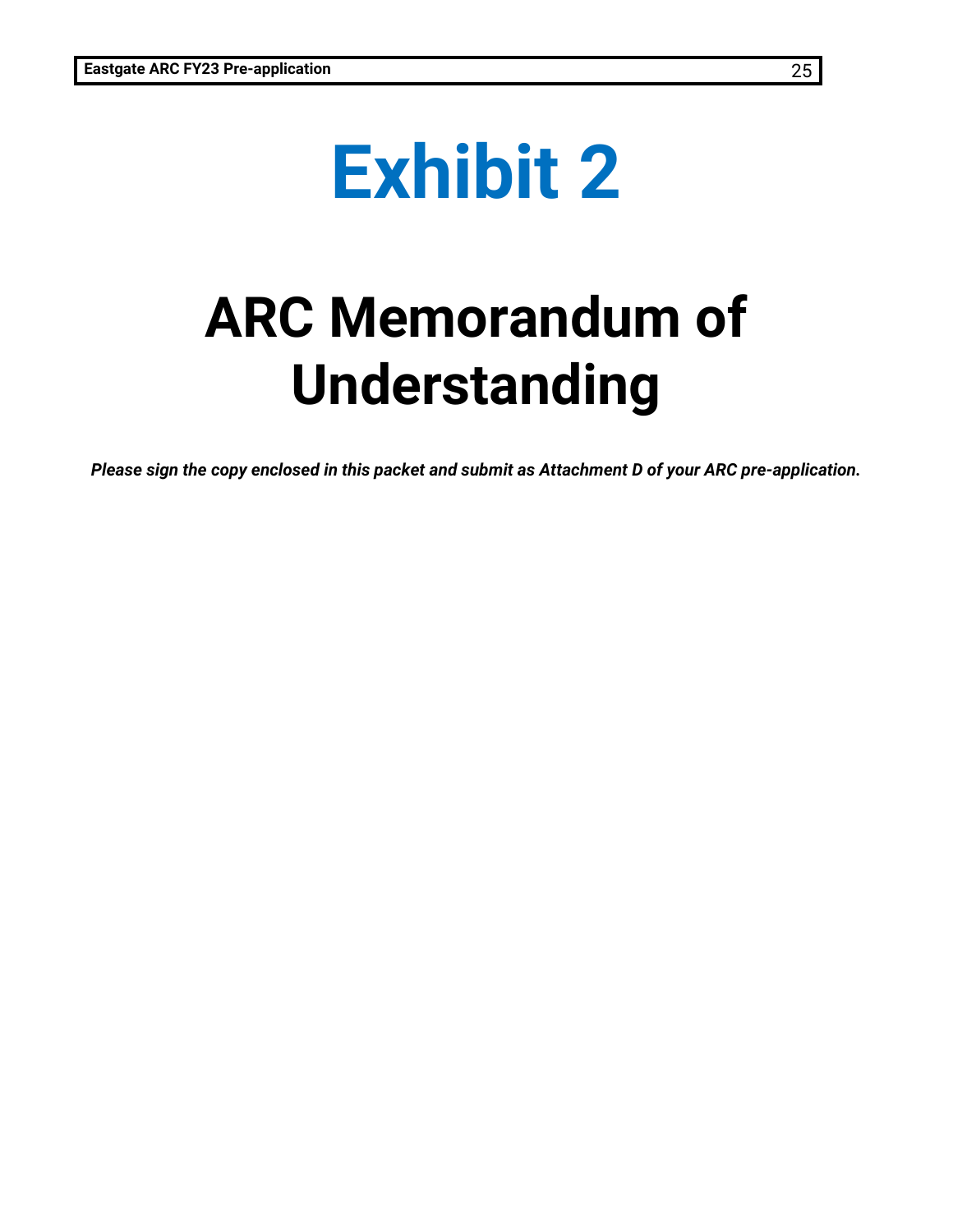### **PRE-APPLICATION AND FULL APPLICATION** *GRANT PROCESS MEMORANDUM OF UNDERSTANDING*

EACH YEAR THE APPALACHIAN REGIONAL COMMISSION (ARC) RECEIVES AN APPROPRIATION FROM CONGRESS. A FORMULA IS APPLIED TO THAT SUM TO ALLOCATE PROGRAM FUNDS AMONG THE 13 STATES. THE ARC PROGRAM FUNDS MAY ONLY BE USED FOR PROJECTS LOCATED WITHIN THE 420 COUNTIES DESIGNATED BY CONGRESS AS THE APPALACHIAN REGION. IN OHIO, 32 OF THE 88 COUNTIES ARE DESIGNATED AS APPALACHIA AND ELIGIBLE FOR FUNDING.

THE GOVERNOR'S OFFICE OF APPALACHIA (GOA) RECEIVES APPROXIMATELY \$4 MILLION ANNUALLY FROM ARC TO IMPLEMENT THE ARC PROGRAM. USING A "BOTTOM UP" APPROACH, GOA COORDINATES PROJECT DEVELOPMENT WITH THE FOUR LOCAL DEVELOPMENT DISTRICTS (LDD):

- **JOB** BUCKEYE HILLS REGIONAL COUNCIL OF GOVERNMENTS LOCATED IN MARIETTA
- **ERSTGATE REGIONAL COUNCIL OF GOVERNMENTS LOCATED IN YOUNGSTOWN**
- **TH** OHIO MID-EASTERN OHIO GOVERNMENTS ASSOCIATION LOCATED IN CAMBRIDGE
- **JOHIO VALLEY REGIONAL DEVELOPMENT COMMISSION LOCATED IN WAVERLY**

A POTENTIAL APPLICANT MUST WORK WITH THEIR ASSIGNED LDD FOR GUIDANCE ON THE ELIGIBILITY FOR FUNDING AND ASSISTANCE IN PREPARING AN APPLICATION. THE GOVERNOR OF EACH STATE SELECTS PROJECTS TO BE SUBMITTED TO ARC FOR FUNDING.

PROGRAM GRANTS ARE AWARDED TO STATE/LOCAL AGENCIES, GOVERNMENTAL ENTITIES (E.G. ECONOMIC DEVELOPMENT AUTHORITIES), LOCAL GOVERNING BOARDS (E.G. COUNTY COMMISSIONERS) AND NON-PROFIT ORGANIZATIONS (E.G. SCHOOLS OR ORGANIZATIONS THAT BUILD LOW-COST HOUSING). PROGRAM GRANTS ARE NOT MADE TO INDIVIDUALS OR FOR-PROFIT ENTITIES.

APPLICATION PROCESS AND TIME-LINE FOR FY2023 IS AS FOLLOWS:

#### **PRE-APPLICATION PROCESS**

#### **MARCH - AUGUST 2022**

- 1. EASTGATE LDD WORKS WITH THEIR LOCAL COMMUNITIES TO DEVELOP PROJECTS THAT WILL HAVE THE GREATEST IMPACT IN THE DISTRICT.
- 2. EASTGATE PRE-APPLICATION REQUIRED VIRTUAL WORKSHOP: Scheduled at 1:30pm on April 18, 2022
- 3. EASTGATE LDD PRE-APPLICATION DUE DATE BY 3PM ON MAY 16, 2022
- 4. EASTGATE LDD CORRESPONDS WITH COUNTY COMMISSIONERS FROM EACH OF THE THREE COUNTIES TO GAIN INPUT ON PRIORITY OF PROJECTS WITHIN THEIR COMMUNITY THAT MEETS ARC GOALS.
- 5. EASTGATE LDD COMPILES A LIST OF PRIORITY PROJECTS TO PRESENT TO THEIR TAC, CAB, AND GENERAL POLICY BOARD.
- 6. EASTGATE LDD SUBMITS PRIORITY PROJECT PACKAGE TO GOA.
- 7. LDD'S AND GOA MEET TO DEVELOP OHIO INVESTMENT PACKAGE (FINAL LIST OF PROJECTS COMPILED FROM 4 LDD PRIORITY PROJECTS SUBMITTED).
- 8. GOA SUBMITS INVESTMENT PACKAGE TO ARC.

#### **FULL APPLICATION PROCESS**

#### **AUGUST 2022 – FEBRUARY 2023**

- 1. EASTGATE LDD HOLDS FULL APPLICATION WORKSHOP
- 2. APPLICANTS SUBMIT FULL APPLICATIONS TO LDD FOR REVIEW.
- 3. EASTGATE SUBMITS FULL APPLICATIONS TO GOA FOR REVIEW AND SUBMITTAL TO ARC.
- 4. ARC REVIEWS, APPROVES AND MAKES FUNDS AVAILABLE TO APPLICANTS.
- 5. PENDING APPROVAL APPLICANT RECEIVES ARC/GOA GRANT AWARD LETTER.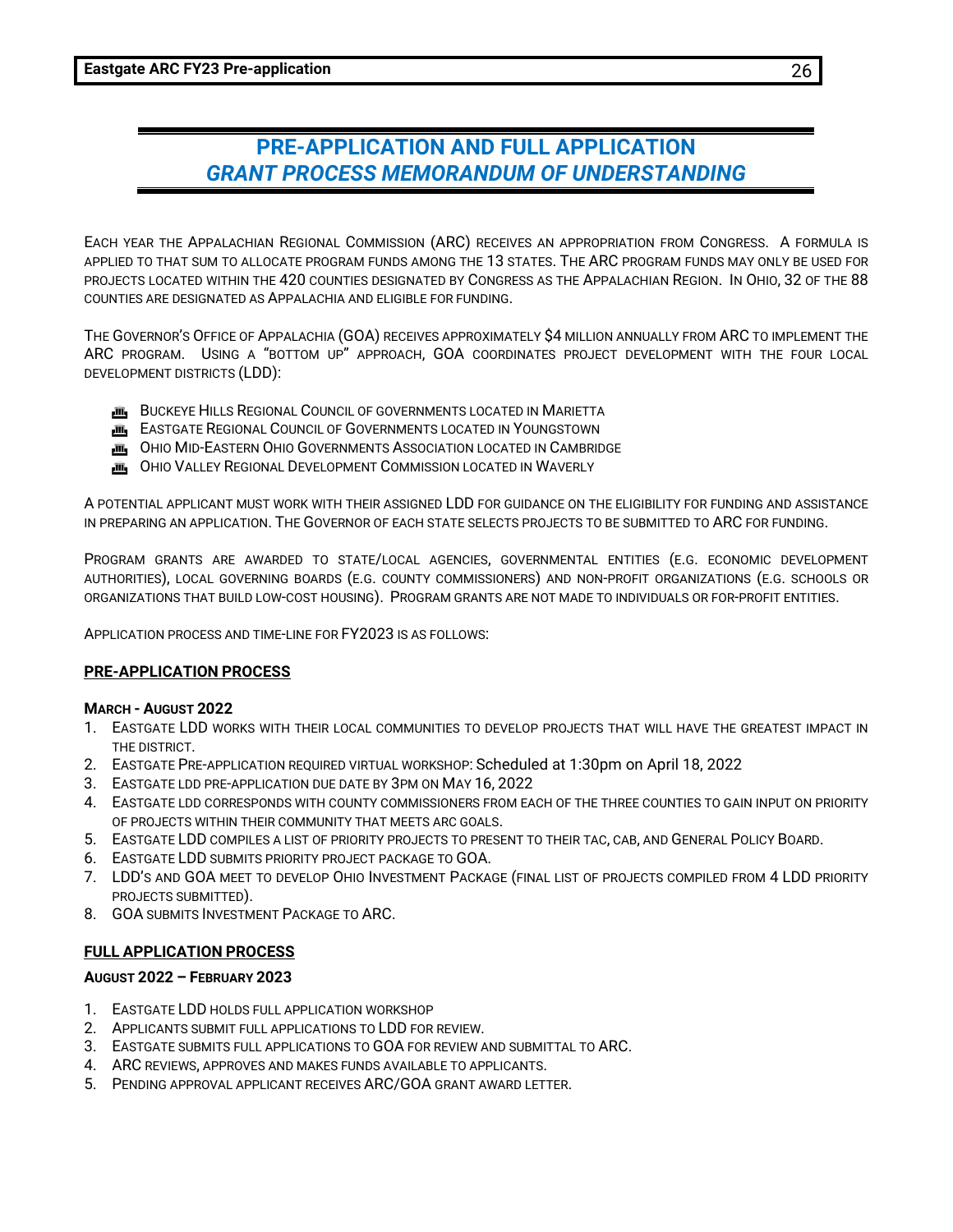#### **Eastgate ARC FY23 Pre-application** 27

#### **PROGRAM PARAMETERS:**

- 1. ARC FUNDS **ARE NOT** GUARANTEED TO ANY GRANTEE UNTIL THE ARC FEDERAL CO-CHAIRMAN HAS APPROVED THE PROJECT IN WASHINGTON, DC.
- 2. ARC **WILL NOT** REIMBURSE EXPENDITURES OCCURRING BEFORE ARC APPROVAL, OR REIMBURSE ANY EXPENSES INCURRED FOLLOWING THE CONCLUSION OF THE GRANT PERIOD.
- 3. DEMOLITION AND/OR CONSTRUCTION **CANNOT** BE STARTED ON ANY PROJECT PRIOR TO ARC APPROVAL OF THE PROJECT. DO NOT PURCHASE EQUIPMENT, DEMOLISH, TEAR DOWN, BREAK GROUND, OR CONSTRUCT ANYTHING WITHOUT ARC AND BASIC AGENCY WRITTEN APPROVAL.
- 4. EQUIPMENT **CANNOT** BE PURCHASED PRIOR TO AN ARC AWARD. THERE IS **NO** REIMBURSEMENT PROCESS.
- 5. ARC FUND**S CANNOT** BE SPENT OR COMMITTED PRIOR TO NOTIFICATION OF ARC APPROVAL. GOA WILL SEND COVER LETTER AND COPY OF ARC APPROVAL LETTER.
- 6. ARC NO LONGER GRANTS A WAIVER ON ANY PROJECT (THIS PROCESS HAS BEEN DISCONTINUED).
- 7. PROJECT LOCATED IN DISTRESSED COUNTIES MAY BE FUNDED UP TO **80%** OF THE TOTAL PROJECT COST, 70% IN AT-RISK COUNTIES, **50%** IN TRANSITIONAL COUNTIES AND **30%** IN COMPETITIVE COUNTIES. ARC FUNDING WILL VARY FOR PROJECTS THAT INCLUDE ACTIVITIES AND/OR SERVICES INVOLVING MORE THAN ONE COUNTY.
- 8. GRANTEE MUST MEET ARC AND FEDERAL BASIC AGENCY GUIDELINES.
- 9. LOCAL ACCESS ROAD PROJECTS MAY BE FUNDED UP TO 100% UP TO \$500,000 THROUGH THE FEDERAL HIGHWAY ADMINISTRATION PROGRAM.
- 10. ARC IS A REIMBURSEMENT GRANT. THE APPLICANT MUST BE ABLE TO PAY THE BILLS INITIALLY, AND THEN REQUEST REIMBURSEMENT.
- 11. Once grant award letter is received and ARC funding is made available to the applicant, it is anticipated the ARC funds will be spent on your project within 12 months.
- 12. Applicants should also note, with the exception of Access Roads, the total amount of all federal funds committed to a project, including ARC, cannot exceed 80% of the total project cost.

#### **AFTER READING THESE GUIDELINES, PLEASE SIGN AND DATE.**

\_\_\_\_\_\_\_\_\_\_\_\_\_\_\_\_\_\_\_\_\_\_\_\_\_\_\_\_\_\_\_\_\_\_\_\_\_\_\_\_\_\_\_\_\_\_\_\_\_\_\_\_\_\_\_\_\_\_\_\_\_\_\_\_\_\_

\_\_\_\_\_\_\_\_\_\_\_\_\_\_\_\_\_\_\_\_\_\_\_\_\_\_\_\_\_\_\_\_\_\_\_\_\_\_\_\_\_\_\_\_\_\_\_\_\_\_\_\_\_\_\_\_\_\_\_\_\_\_\_\_\_\_

IF YOU HAVE ANY QUESTIONS, YOU MAY CONTACT YOUR LOCAL DEVELOPMENT DISTRICT OR THE GOVERNOR'S OFFICE OF APPALACHIA.

PLEASE SIGN AND RETURN ORIGINAL WITH YOUR PRE-APPLICATION.

I HAVE READ AND FULLY UNDERSTAND THIS DOCUMENT.

TYPE COMPANY/ORGANIZATION NAME

TYPE REQUIRED SIGNATURE/TITLE

REQUIRED SIGNATURE **Example 20** DATE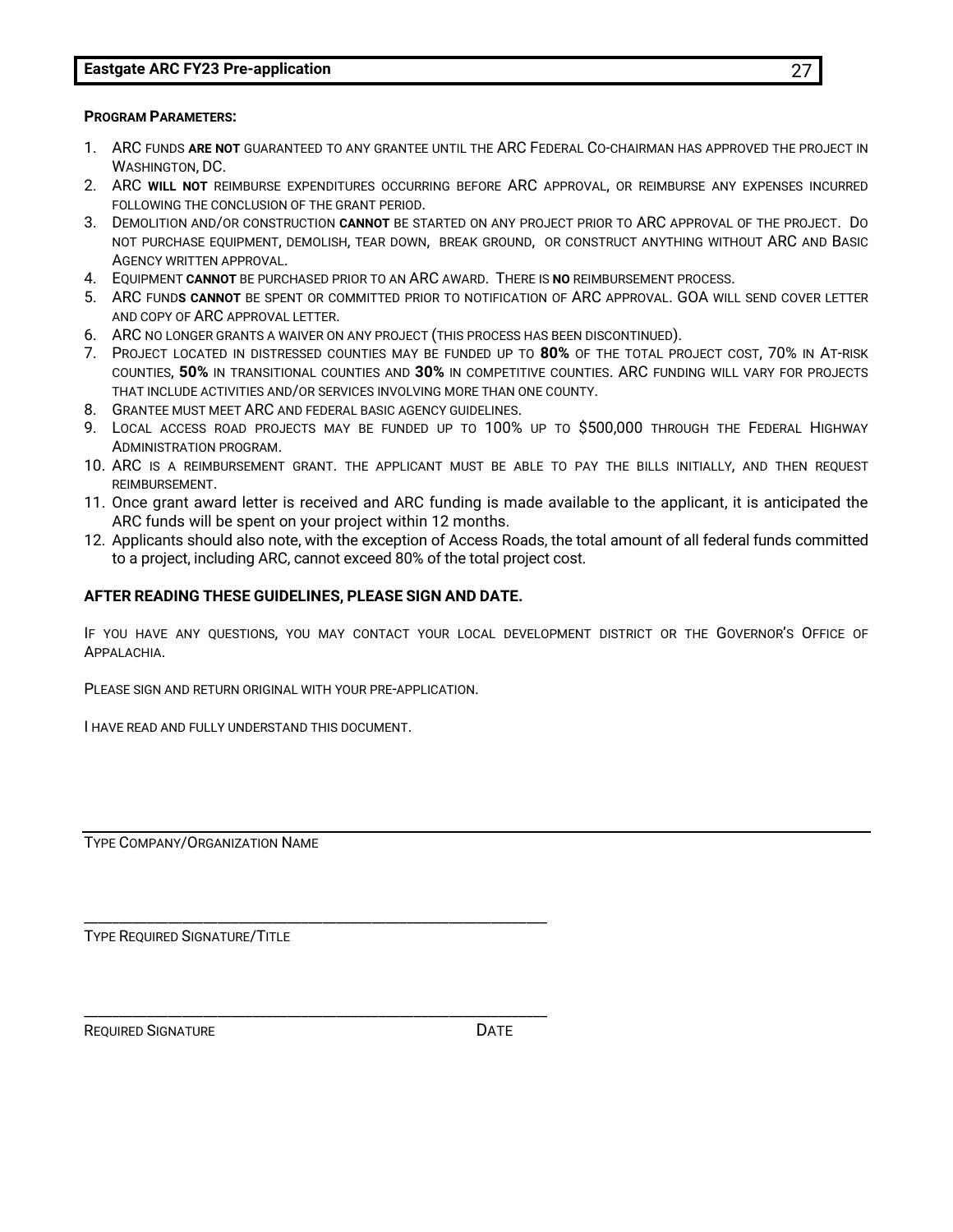# **EXHIBIT 3**

## **Eastgate SCORING CRITERIA**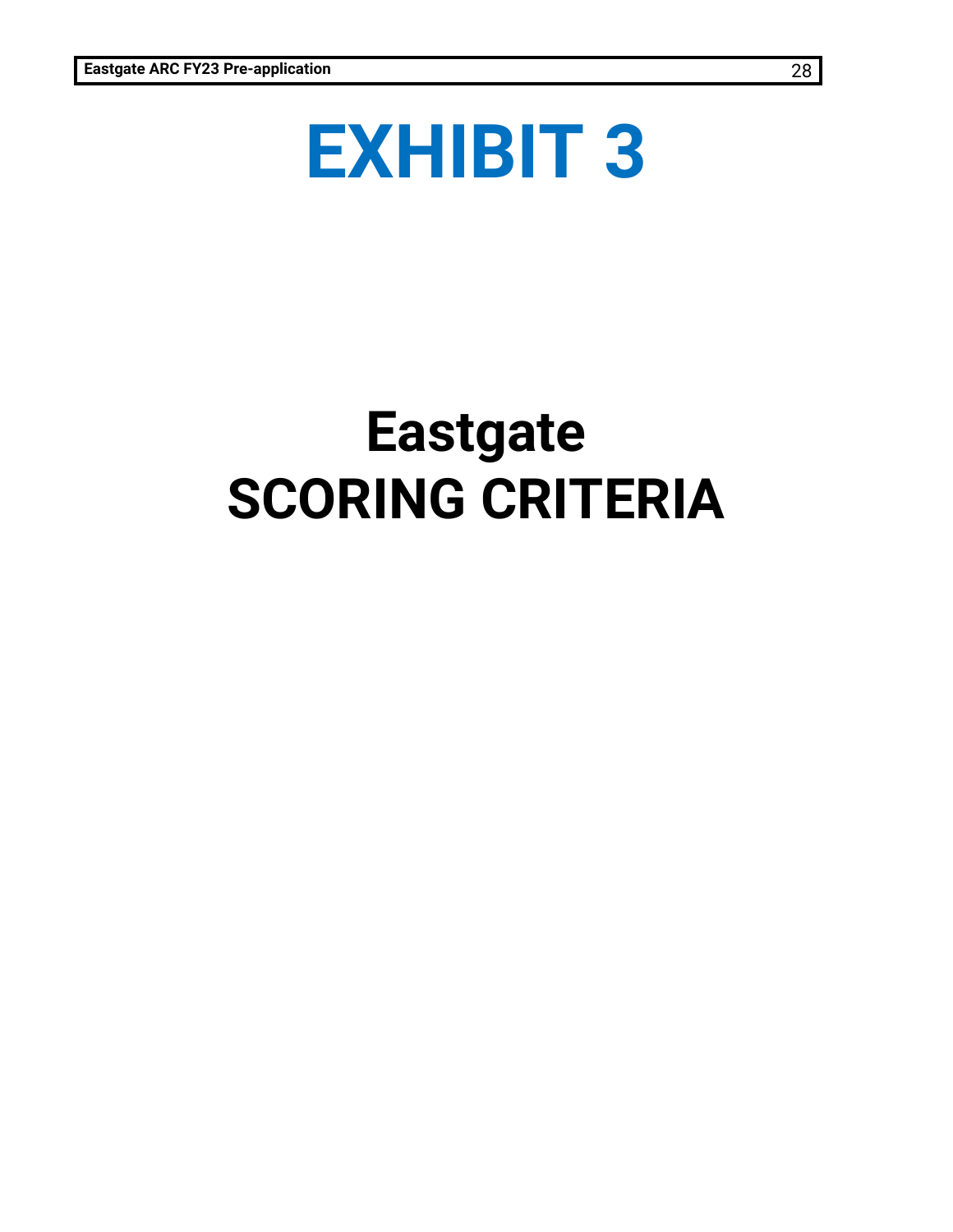#### **Eastgate ARC FY23 Pre-application** 29

|                                                                                            | PROJECT NAME: University of the contract of the contract of the contract of the contract of the contract of the contract of the contract of the contract of the contract of the contract of the contract of the contract of th                                                                           |                |
|--------------------------------------------------------------------------------------------|----------------------------------------------------------------------------------------------------------------------------------------------------------------------------------------------------------------------------------------------------------------------------------------------------------|----------------|
| APPLICANT:                                                                                 |                                                                                                                                                                                                                                                                                                          |                |
| <b>COUNTIES:</b>                                                                           |                                                                                                                                                                                                                                                                                                          |                |
|                                                                                            | TOTAL PROJECT COST _______________________TOTAL GRANT REQUEST___________________                                                                                                                                                                                                                         | TOTAL SCORE    |
|                                                                                            |                                                                                                                                                                                                                                                                                                          | <b>POINTS</b>  |
| А.                                                                                         | <b>Type of Project (Maximum 25 Points)</b>                                                                                                                                                                                                                                                               | A.             |
| 5 Points<br>5 Points<br>5 Points<br>5 Points<br>5 Points                                   | Water/Wastewater system improvements<br>Healthcare/Workforce development/Education/training<br>Broadband/Infrastructure/ Access road<br>Economic development/Community Development<br>Commercial/Industrial Expansion                                                                                    |                |
|                                                                                            | B. Urgency of Need (Maximum 20 Points)                                                                                                                                                                                                                                                                   | $B_{\rm{max}}$ |
| 5 Points<br>5 Points                                                                       | Under Federal, State, Local or Court directive (Orders or Findings)<br>to correct existing health conditions and/or safety hazard<br>Documentation that businesses will re-locate if conditions<br>are not improved.                                                                                     |                |
| 5 Points                                                                                   | Needed to alleviate existing or potential health and/or<br>safety hazard or critical shortage of services                                                                                                                                                                                                |                |
| 5 Points                                                                                   | Healthcare/Workforce Development/Education                                                                                                                                                                                                                                                               |                |
| C.                                                                                         | Meets ARC Federal and State Goals (Maximum 10 points)                                                                                                                                                                                                                                                    | C.             |
| 2 Points                                                                                   | Building Appalachian Businesses - Strengthen business and<br>entrepreneurial development                                                                                                                                                                                                                 |                |
| 2 Points                                                                                   | Build Workforce Ecosystem - Increase education, knowledge, skills,<br>and health                                                                                                                                                                                                                         |                |
| 2 Points                                                                                   | Infrastructure - Broadband, water/wastewater, access roads/ADHS                                                                                                                                                                                                                                          |                |
| 2 Points<br>2 Points                                                                       | Strengthen Natural/Cultural - Increase community and economic<br>development potential by leveraging the Region's natural and cultural<br>heritage assets.<br>Leadership and Community Capacity - Build capacity and skills of<br>current and next generation                                            |                |
|                                                                                            | D. Cost Effectiveness_(Maximum 30 Points)                                                                                                                                                                                                                                                                | D.             |
|                                                                                            | <b>In-Kind Commitment:</b>                                                                                                                                                                                                                                                                               |                |
| 5 Points<br>10 Points<br>15 Points<br>Points<br>0<br>5<br>Points<br>10 Points<br>15 Points | 21% or higher of In-kind services committed<br>Up to 20% of In-kind services committed<br>No In-kind services committed<br><b>Other Leveraged Funds Committed:</b><br>No Leverage Funds Committed<br>At Least 20 % Leverage Committed<br>21% to 49% Leverage Committed<br>50% or more leverage committed |                |
|                                                                                            |                                                                                                                                                                                                                                                                                                          |                |
| Е.<br>5 Points<br>5 Points<br>5 Points<br>5 Points<br>5 Points<br>5 Points<br>5 Points     | <b>Project Readiness (Maximum 40 Points)</b><br>Funding commitments secured<br>Construction/Equipment quotes provided<br>Multiple funding sources utilized<br>Percentage of match utilized<br>Proper format followed/2- Page Project Proposal Max length<br>PTI Obtained<br>Attachments provided         | $E_{\rm{z}}$   |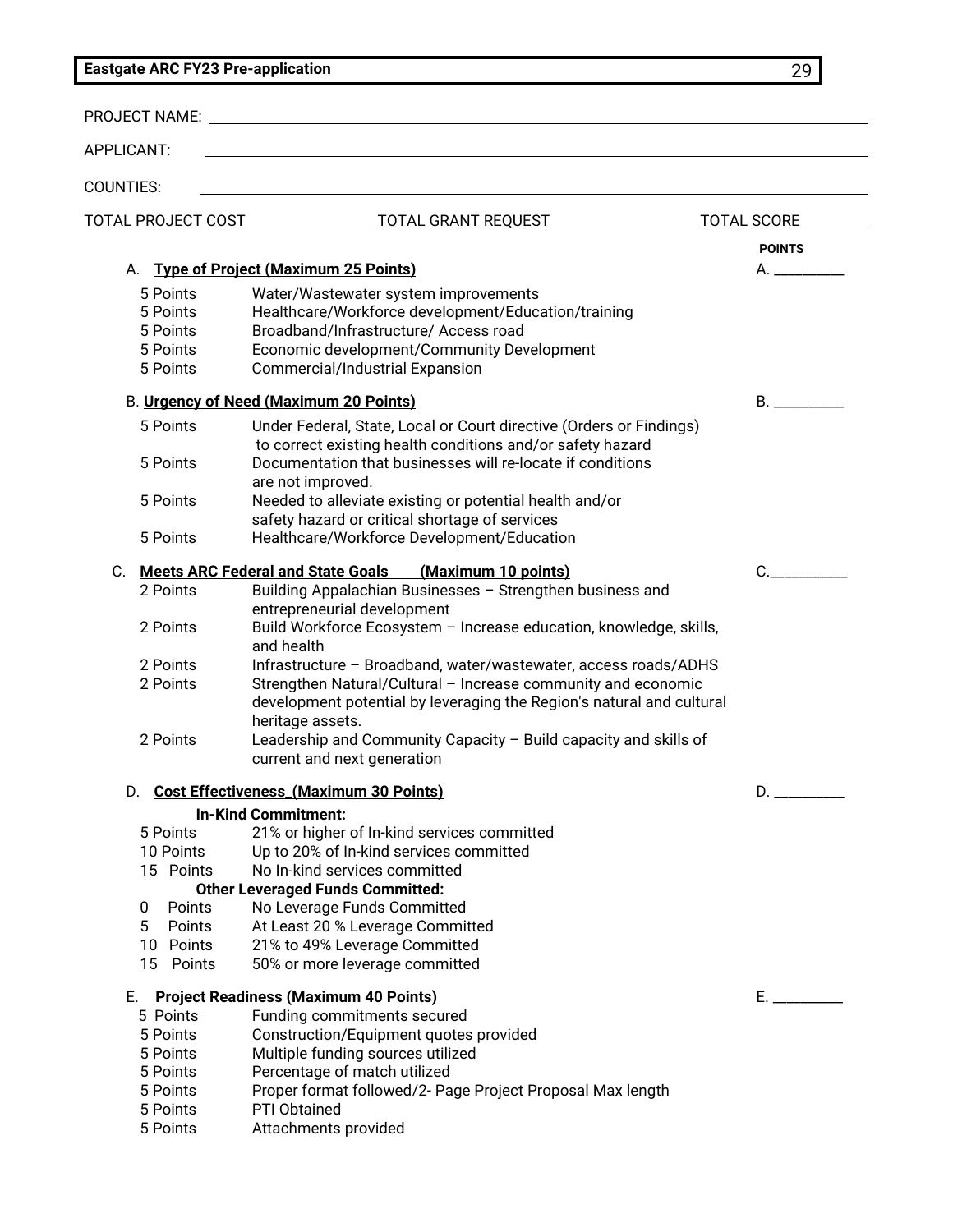|                                                              | 5 Points                           | Project timeline within program year                                                       |             |                                                                    |                                                   |  |
|--------------------------------------------------------------|------------------------------------|--------------------------------------------------------------------------------------------|-------------|--------------------------------------------------------------------|---------------------------------------------------|--|
|                                                              |                                    | F. Sustainability_(Maximum 5 Points)<br>Clear plan identified beyond first year of funding |             |                                                                    | F. Grand Co                                       |  |
|                                                              |                                    |                                                                                            |             |                                                                    |                                                   |  |
|                                                              |                                    | G. Number of Jobs Retained/Created (Maximum 15 Points)                                     |             |                                                                    | G.                                                |  |
|                                                              | 15 Points 51 + Jobs                |                                                                                            |             |                                                                    |                                                   |  |
|                                                              | 10 Points 26 - 50                  |                                                                                            |             |                                                                    |                                                   |  |
|                                                              | $5$ Points $1 - 25$                |                                                                                            |             |                                                                    |                                                   |  |
|                                                              |                                    |                                                                                            |             | H. Partners/Collaboration/Regional Cooperation_(Maximum 15 Points) | $H_{\rm *}$ and $H_{\rm *}$ are the set of $\sim$ |  |
| Multiple partners collaborating in county area,<br>15 Points |                                    |                                                                                            |             |                                                                    |                                                   |  |
|                                                              |                                    | Multiple LDD Region                                                                        |             |                                                                    |                                                   |  |
|                                                              | 10 Points                          | Serves 2 or more counties                                                                  |             |                                                                    |                                                   |  |
|                                                              | 5 Points                           | Serves at least one county                                                                 |             |                                                                    |                                                   |  |
|                                                              |                                    | I. Community Development (Maximum 10 Points)                                               |             |                                                                    |                                                   |  |
|                                                              | Households / Businesses / Students |                                                                                            |             |                                                                    |                                                   |  |
|                                                              | 10 Points                          | $50+$                                                                                      | $10+$       | $50+$                                                              |                                                   |  |
|                                                              |                                    | 7 Points 30-49 5-9                                                                         |             | 30-49                                                              |                                                   |  |
|                                                              | 4 Points                           | 1-29 1-4                                                                                   |             | $1-29$                                                             |                                                   |  |
| J. Local Development District (Maximum 30 Points)            |                                    |                                                                                            | $J_{\rm c}$ |                                                                    |                                                   |  |
|                                                              |                                    |                                                                                            |             |                                                                    |                                                   |  |
|                                                              |                                    |                                                                                            |             | <b>TOTAL POINTS (Maximum 200 Points**)</b>                         | <b>TOTAL</b>                                      |  |
|                                                              |                                    |                                                                                            |             |                                                                    |                                                   |  |
|                                                              |                                    |                                                                                            |             |                                                                    |                                                   |  |

 **TOTAL SCORE** \_\_\_\_\_\_\_\_\_\_\_\_\_\_\_\_

\*\*Projects that have all funding secured, are ready to proceed, and meet one of Eastgate's 2023 priority areas will receive a higher priority for funding and may be moved ahead of projects that have more points but are not ready to proceed. The Eastgate ARC pre-application program is a competitive process. Applicants are encouraged to meet with Eastgate staff for technical assistance to develop their projects. Applicants may request Eastgate staff to review their proposal for feedback at any time during the grant process up to the application due date. The annual allocation of ARC funding awarded to the Eastgate District as well as the project priority will determine how many projects can move to full application status. The scoring process is reviewed by the Eastgate scoring committee, Technical Advisory Committee (TAC), Citizens Advisory Board (CAB) and ultimately the General Policy Board (GPB).

P.\_\_\_ Attachment A: Cost Estimate

- P.\_\_\_ Attachment B: Job/Business Support Letters
- P.\_\_\_ Attachment C: Match Commitments
- P.\_\_\_ Attachment D: MOU
- P.\_\_\_ Attachment E: Mandates
- P.\_\_\_ Attachment F: Timeline

Reviewer:

Date Reviewed: \_\_\_\_\_\_\_\_\_\_\_\_\_\_\_\_\_\_\_\_\_\_\_\_\_\_\_\_\_\_\_\_\_\_\_\_\_\_\_\_\_\_\_\_\_\_\_\_\_\_\_\_\_\_\_\_\_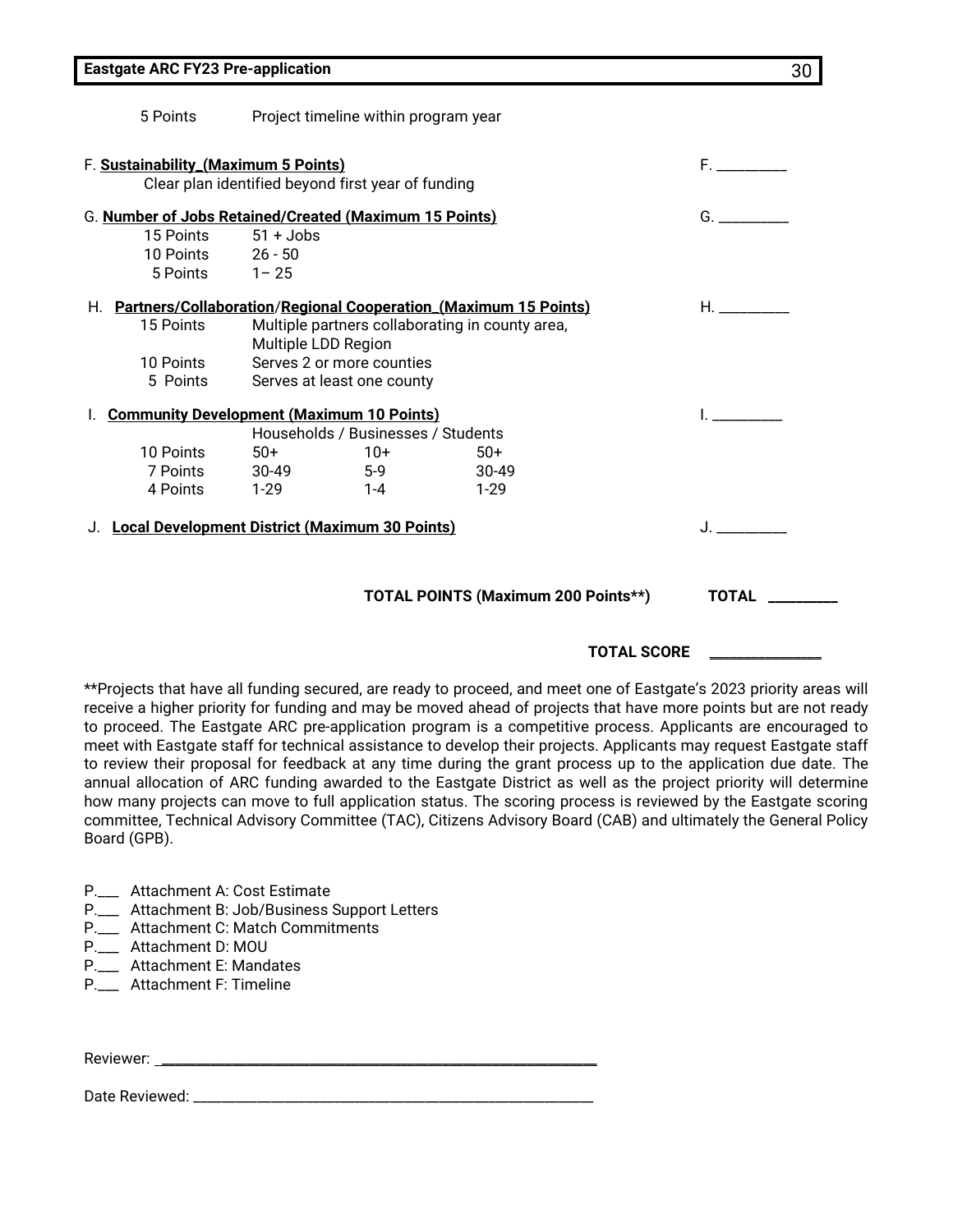## **ATTACHMENT A**

### **PROJECT COSTS**

### **Cost Estimate**

(for Construction Projects)

### **Itemized Price List of Equipment**

(for Non-Construction Projects)

### **Administrative Budget**

**(for Operations Projects)**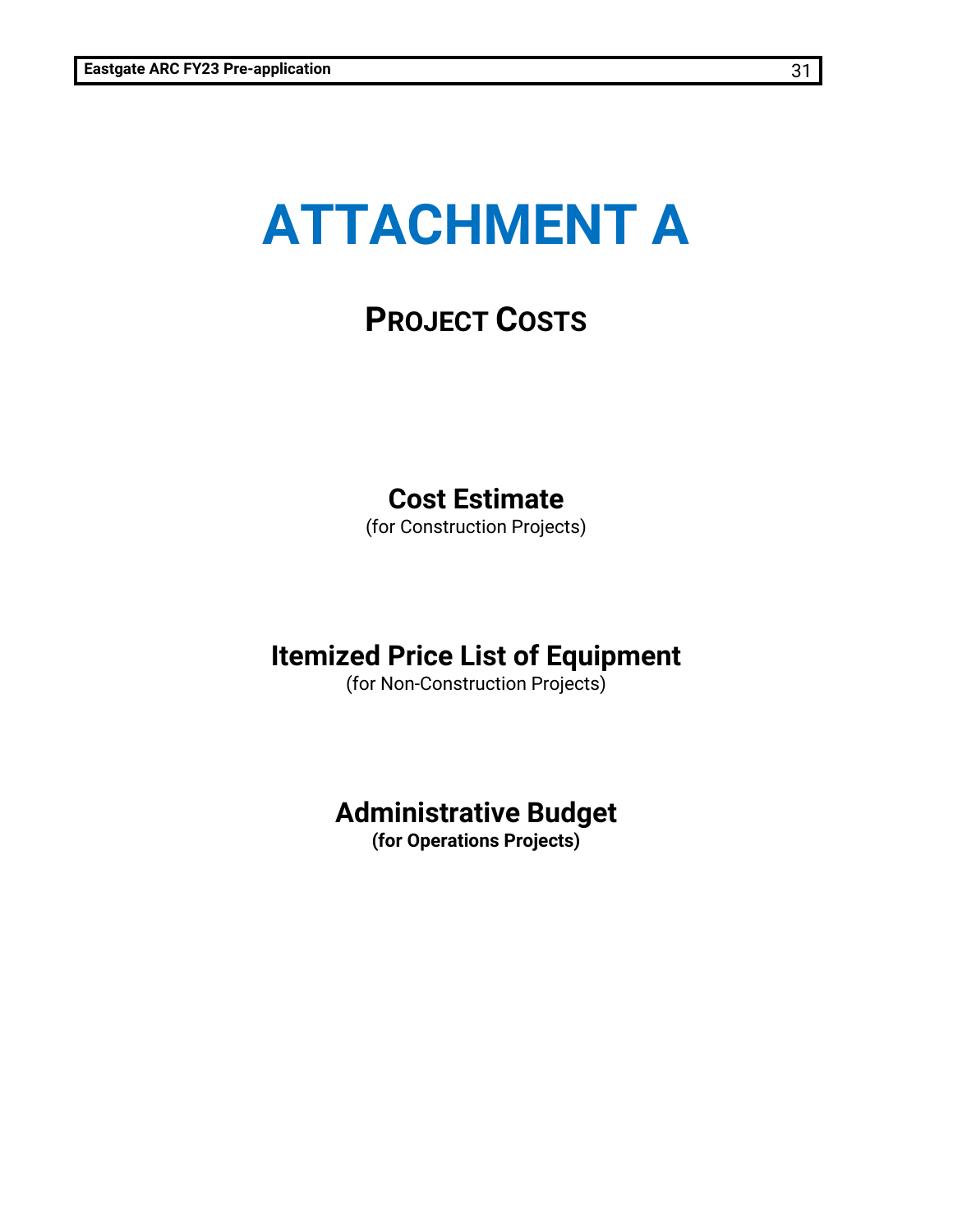## **ATTACHMENT B**

## **Project Support Letters Job Creation/Retention Letters**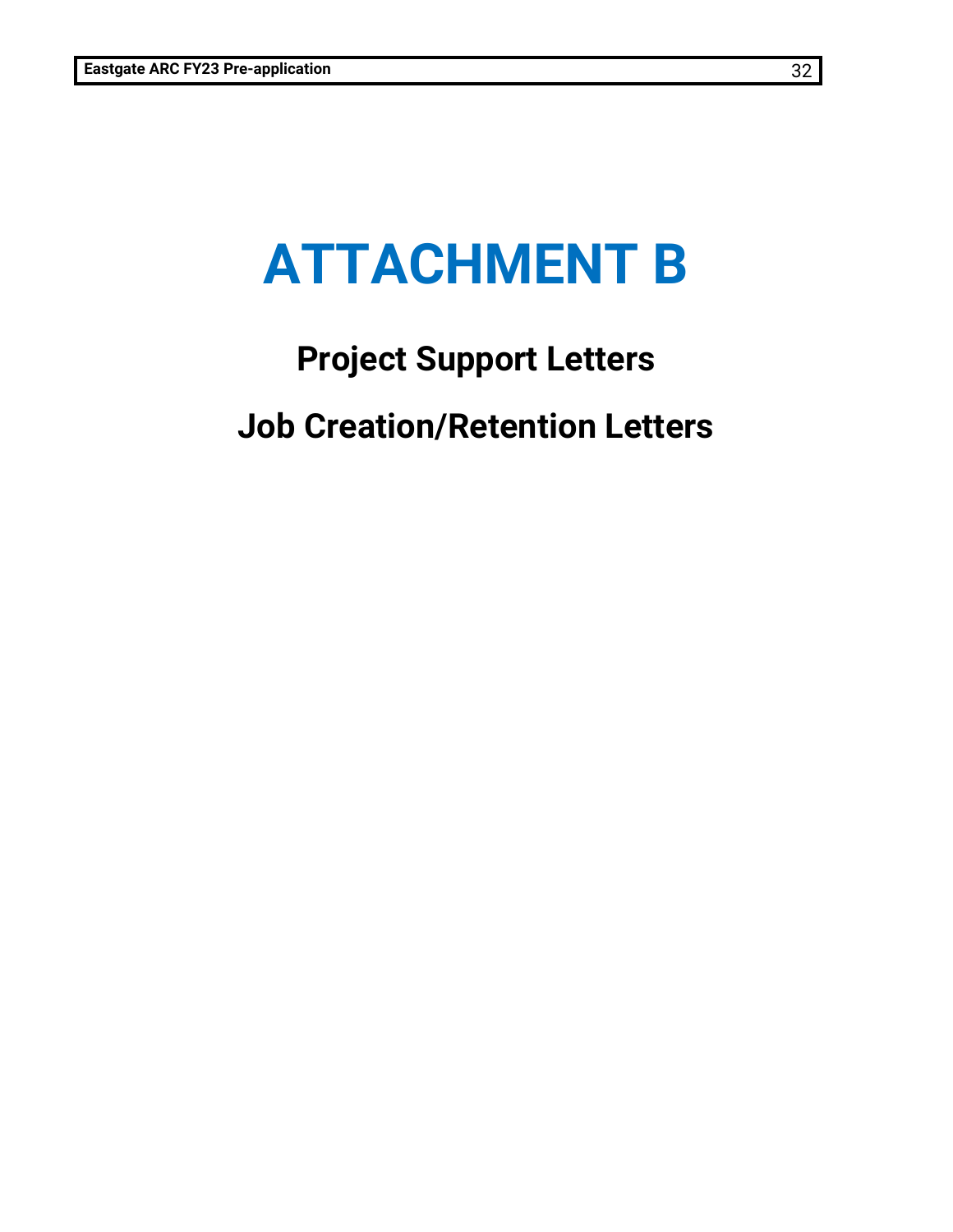## **ATTACHMENT C**

**MATCHING FUNDS COMMITMENT LETTER(S)**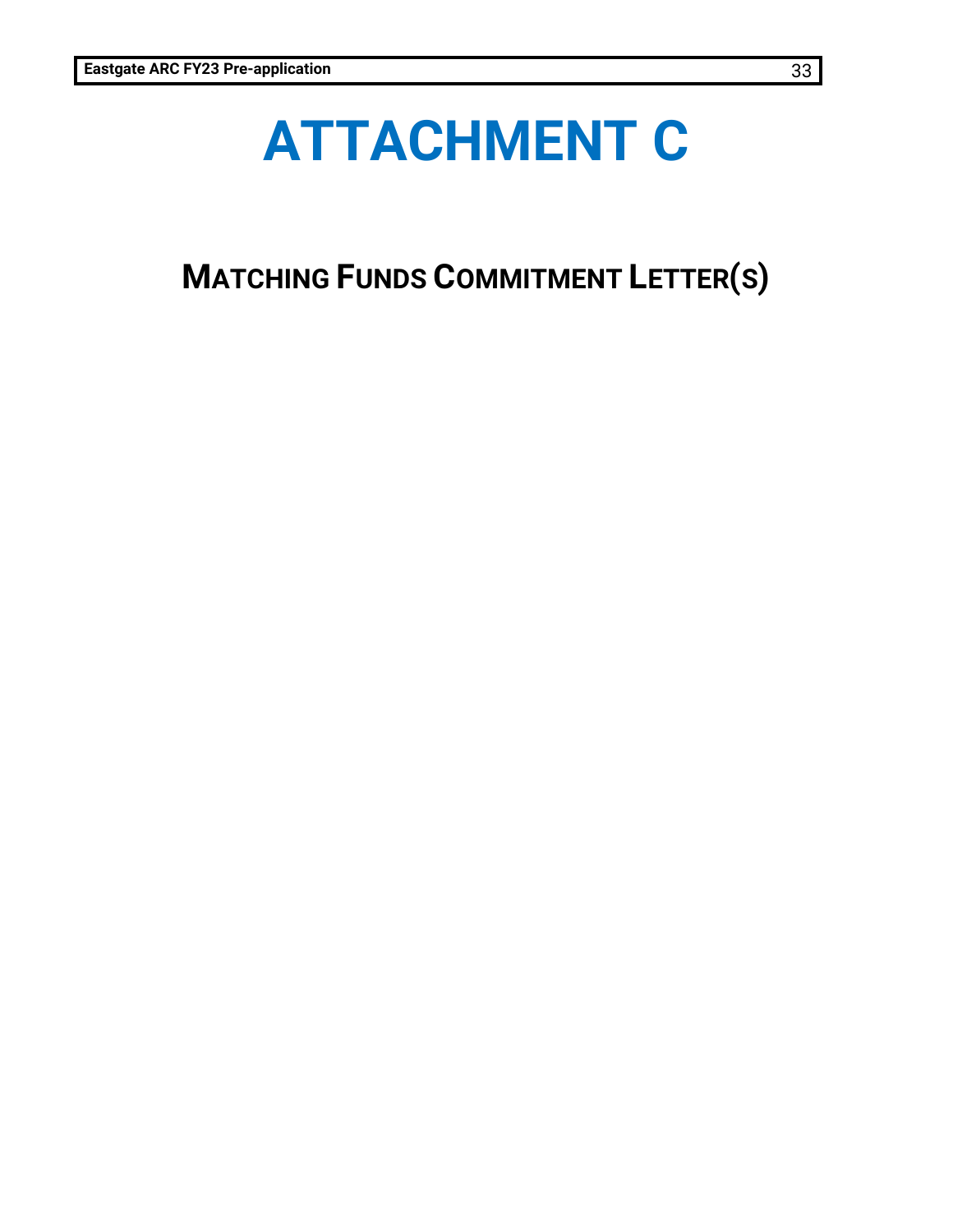## **ATTACHMENT D**

## **MEMORANDIUM OF UNDERSTANDING**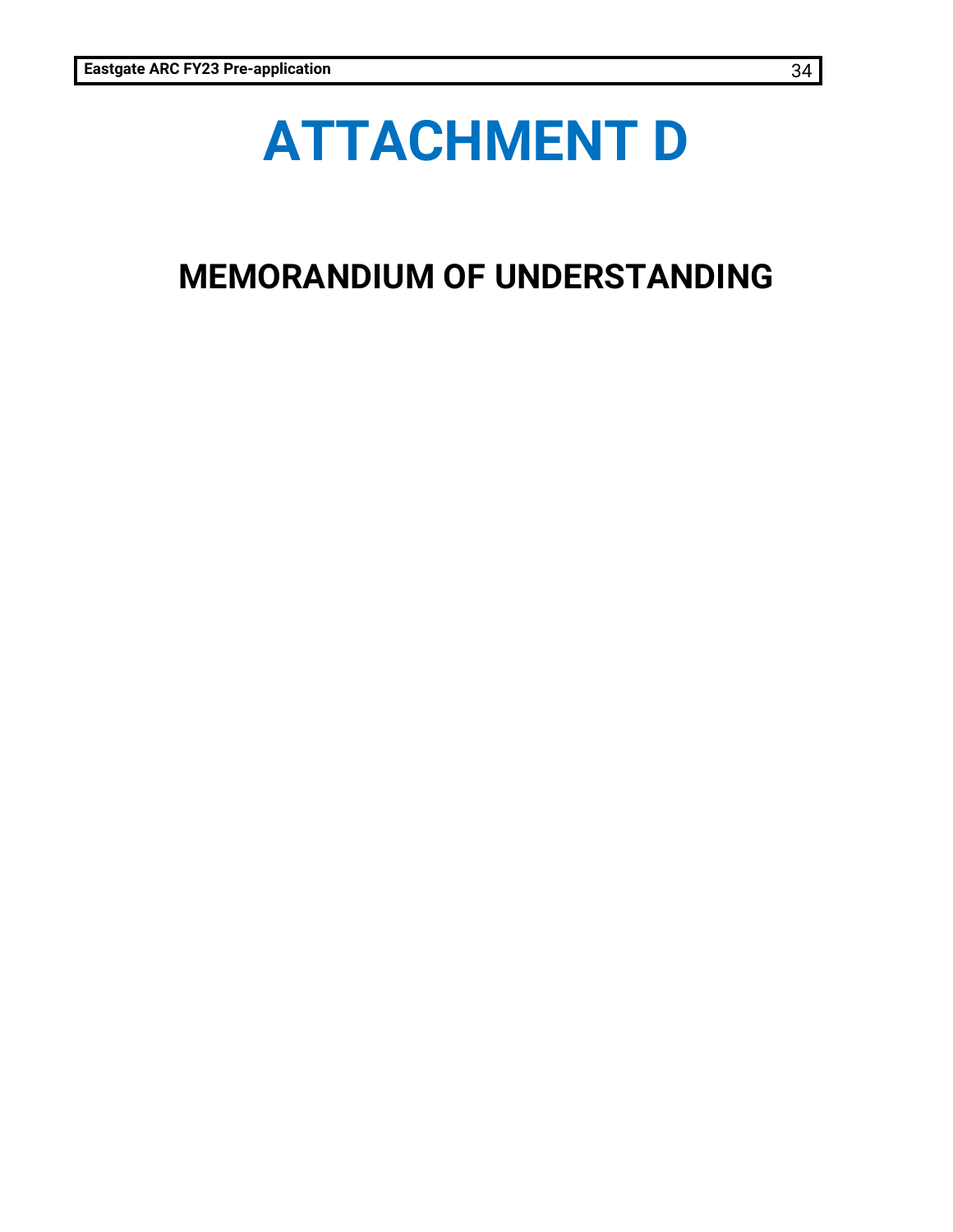## **ATTACHMENT E**

## **Mandate/Non-compliance Letter**

## **OEPA, ODNR Letters**